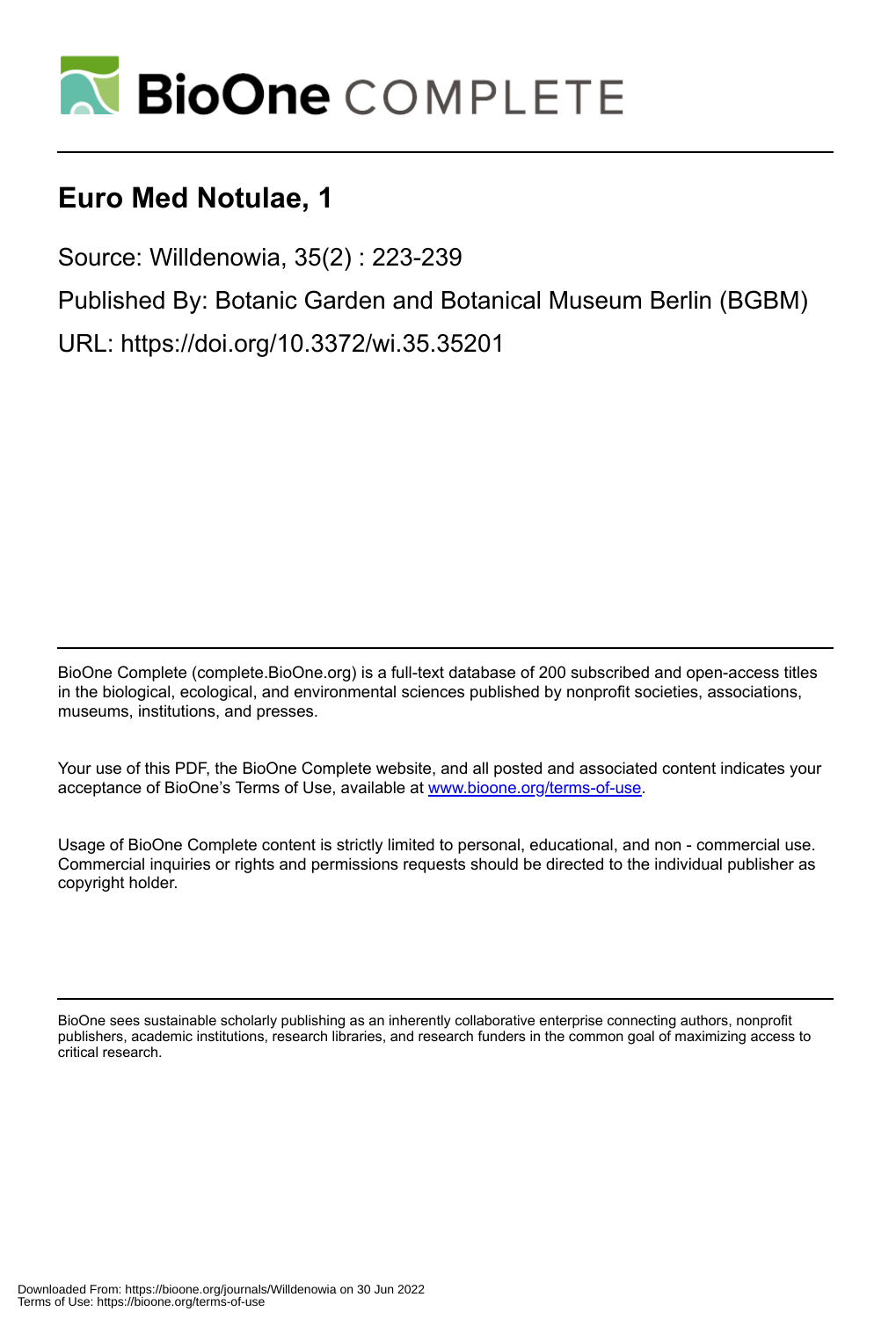Notulae ad floram euro-mediterraneam pertinentes No. 16

WERNER GREUTER & ECKHARD VON RAAB-STRAUBE (ed.)

### **Euro+Med Notulae, 1**

#### **Abstract**

Greuter, W. & Raab-Straube, E. von (ed.): Euro+Med Notulae, 1. – Willdenowia 35: 223-239. – ISSN 0511-9618; © 2005 BGBM Berlin-Dahlem. doi:10.3372/wi.35.35201 (available via http://dx.doi.org/)

This is the first of a series of miscellaneous contributions, by various authors, where hitherto unpublished data relevant to the Euro+Med (or Sisyphus) Project are presented. Apart from the introductory notice that outlines the Euro+Med Project and explains the abbreviations used for the geographical territories as defined for the Project's purposes, it is almost entirely devoted to the *Compositae* family. It includes new country and area records for *Artemisia, Bellis, Calendula, Delairea, Erigeron, Gazania, Hieracium, Onopordum, Senecio, Tanacetum* and *Volutaria* taxa, and the validation of names in the genera *Carduus, Caucasalia, Centaurea, Cyanus, Erigeron, Galatella, Hieracium, Klasea, Pojarkovia, Psephellus, Rhaponticoides, Rhaponticum, Senecio, Solidago, Symphyotrichum* and *Tephroseris.* A single entry (a new name in *Omphalodes*) concerns *Boraginaceae*.

#### *Notice*

The Euro+Med Project, initially and perhaps more aptly named Sisyphus Project at the suggestion of its co-founder Vernon Heywood, is best known for Euro+Med PlantBase, its main – forthcoming – offspin: essentially a Web-based inventory of the wild vascular flora of the Euro-Mediterranean region, with names that are correct under a recommended taxonomy, extensive synonymy, and source-referenced distribution data.

After an initial EU-funded three-years phase, during which the basic data for the project were assembled and the required software was written, the Project is now run by a small but active editorial group comprising Santiago Castroviejo (Madrid), Werner Greuter (Berlin), Vernon Heywood, Stephen Jury (both Reading), Karol Marhold (Bratislava), Pertti Uotila (Helsinki) and Benito Valdés (Sevilla). The pro tempore Secretariat has moved to Berlin where it is taken care of by Eckhard von Raab-Straube. The Biodiversity Informatics Department at Berlin-Dahlem, assisted by the Dipartimento di Scienze Botaniche of Palermo University, provides computational backing and the design of the Web interface. A network of expert advisers covering the whole Euro-Mediterranean area has been set up, and advice by taxonomic specialists is being sought.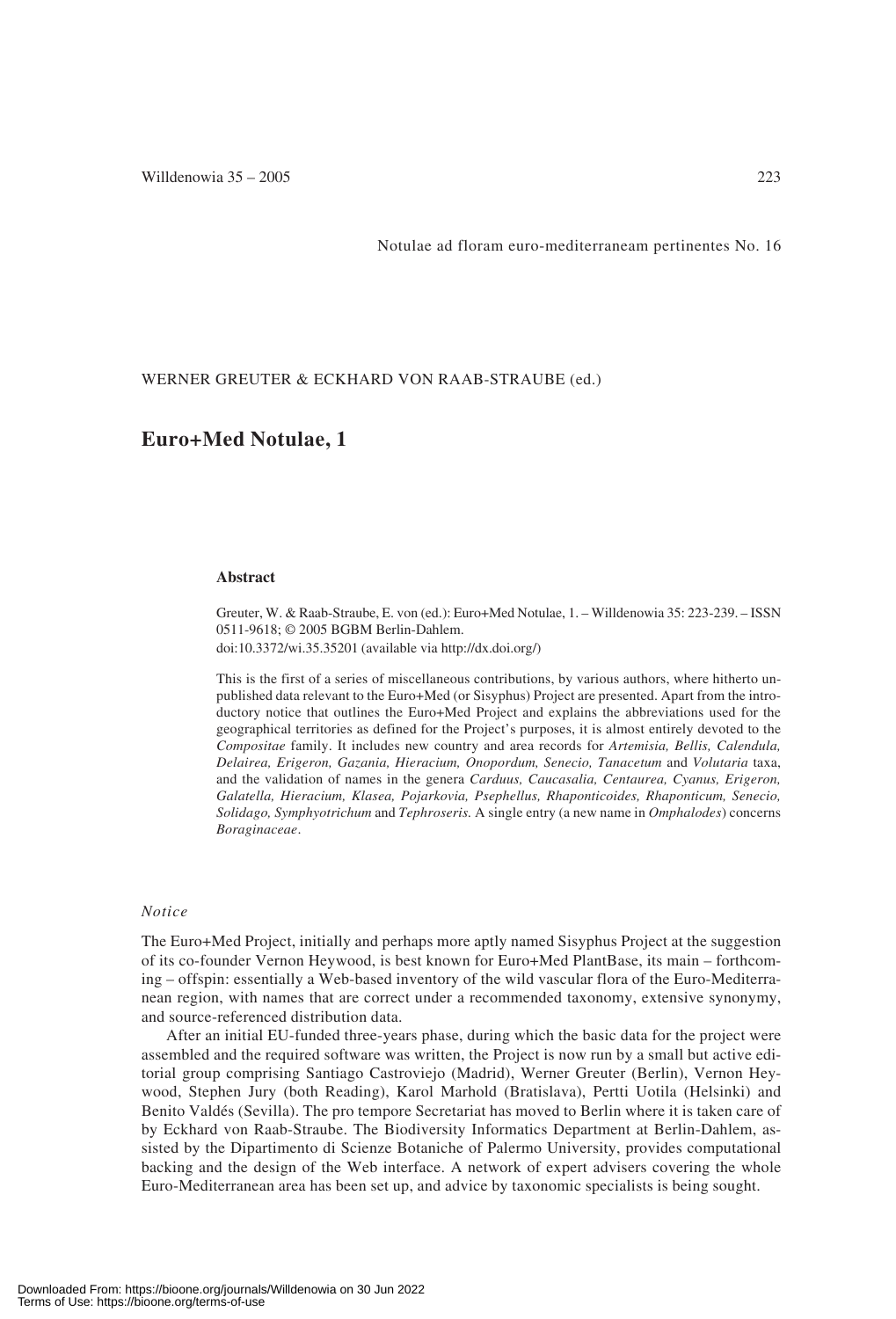Full details of the complex and multi-layered Euro+Med Project, giving credit to the countless persons and institutions involved, will be given elsewhere. Here, some basic notions are provided, to enable the reader to understand the scope and format of the data.

In its basic approach and data content, Euro+Med shares many features with the Med-Checklist Project. Indeed, the format of the present new Notulae series closely reflects that of the Med-Checklist Notulae, of which 23 instalments have been published in this same journal during the last quarter century. However, whereas Med-Checklist's primary output were printed books, Euro+Med will for the most part consist of electronic data accessible online (not precluding the selective production of hard copy). Therefore a prominent feature of Med-Checklist, to record a published source for all included data, can be achieved to an even fuller and more immediate extent through Euro+Med.

There is a major difference between Euro+Med and Med-Checklist in geographical coverage, which is much wider, and the breakdown into individual territories, that goes to greater detail. The total area covered encompasses the whole of Europe, all Mediterranean border countries, the Atlantic Islands of Macaronesia (excluding the Cape Verde Islands) and Caucasia. With a few (perhaps temporary) exceptions such as the Principality of Monaco, the Republic of San Marino and Vatican City, all politically independent units are treated separately (allowing for the continued recognition of an integrated classificatory level in some cases). This makes it necessary to provide a list of recognised territories and their abbreviations, which is as follows.

|    | Ab Azerbaijan:                         | By             | <b>Belarus</b>                                 |  |
|----|----------------------------------------|----------------|------------------------------------------------|--|
|    | $Ab(A)$ core Azerbaijan                | Ca             | Canary Islands:                                |  |
|    | Ab(N) Nakhichevan                      |                | Ca(C) Gran Canaria                             |  |
|    | AE East Aegean Islands:                |                | Ca(F) Fuerteventura, incl. Lobos               |  |
|    | AE(G) Greek East Aegean islands,       |                | Ca(G) Gomera                                   |  |
|    | incl. Kastellorizo                     |                | Ca(H) Hierro                                   |  |
|    | AE(T) Bozcaada Island                  |                | Ca(L) Lanzarote and adjacent islands           |  |
| Ag | Algeria                                |                | Ca(P) La Palma                                 |  |
| Al | Albania                                |                | Ca(T) Tenerife                                 |  |
| Ar | Armenia                                | Co             | Corsica                                        |  |
|    | Au Austria, with Liechtenstein:        | Cr             | Crete and Karpathos island groups              |  |
|    | Au(A) Austria                          | Cs.            | Czech Republic                                 |  |
|    | Au(L) Liechtenstein                    | Ct             | Croatia                                        |  |
| Az | Azores:                                | Cy             | Cyprus                                         |  |
|    | $Az(C)$ Corvo                          | Da             | Denmark (without Fa)                           |  |
|    | Az(F) Faial                            | Eg             | Egypt (without Sn)                             |  |
|    | $Az(G)$ Graciosa                       | Es             | Estonia                                        |  |
|    | Az(J) São Jorge                        | Fa             | Faeroe Islands                                 |  |
|    | $Az(L)$ Flores                         | Fe             | Finland                                        |  |
|    | Az(M) São Miguel                       | Ga             | France, with Channel Islands and Monaco        |  |
|    | $Az(P)$ Pico                           |                | (without Co)                                   |  |
|    | Az(S) Santa Maria                      | Ge             | Germany                                        |  |
|    | Az(T) Terceira                         | Gg             | Georgia                                        |  |
| Be | Belgium, with Luxemburg:               | Gr             | Greece (without $Cr$ and $AE(G)$ )             |  |
|    | Be(B) Belgium                          | H <sub>b</sub> | Ireland with N Ireland:                        |  |
|    | Be(L) Luxemburg                        |                | $Hb(E)$ Ireland                                |  |
|    | BH Bosnia-Herzegovina                  |                | $Hb(N)$ northern Ireland                       |  |
|    | BL Baleares:                           | He -           | Switzerland                                    |  |
|    | BL(I) Ibiza, incl. Formentera          | Hs             | Spain, with Gibraltar and Andorra (without Bl. |  |
|    | BL(M) Mallorca                         |                | and Ca):                                       |  |
|    | BL(N) Menorca                          |                | Hs(A) Andorra                                  |  |
| Br | United Kingdom (excl. Channel Islands) |                | Hs(G) Gibraltar                                |  |
|    | and $Hb(N)$ )                          |                | Hs(S) mainland Spain                           |  |
| Bu | Bulgaria                               | H <sub>0</sub> | Netherlands                                    |  |
|    |                                        |                |                                                |  |
|    |                                        |                |                                                |  |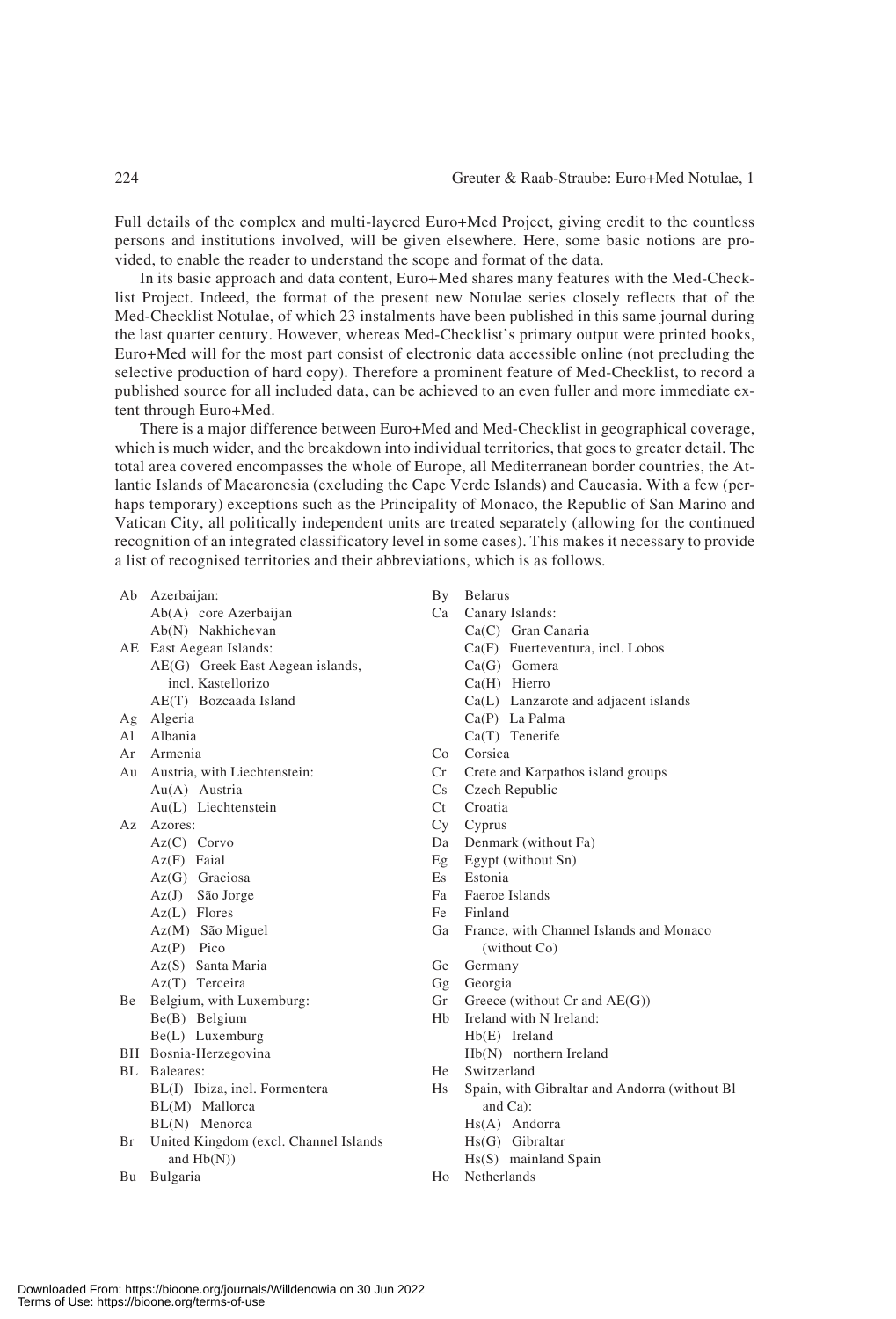- 
- Ir Israel, with the Palestinian Authority Rf(N) N European Russia, comprising Ar-
- Is Iceland Vologda
- It Italy, with San Marino and Vatican City Rf(NW) NW European Russia, comprising (without Sa and Si(S)) Novgorod, Pskov, St Petersburg
- 
- 
- 
- 
- Li Libya Sa Sardinia
- Lu Portugal (without Az, Md, and Sg) Sg Salvage Islands
- Ma Morocco, with Spanish territories Si Sicily, with Malta:
- Mk The Former Yugoslav Republic of Si(M) Malta Makedonija Si(S) Sicily and surrounding islands
- Md Madeira: Sk Slovakia Md(D) Desertas Sl Slovenia Md(M) Madeira SM Serbia & Montenegro:
	-
- No Norway (without Sb) Sn Sinai
- Po Poland Su Sweden
- Rf European part of the Russian Federation: Sy Syria Rf(A) Novaya Zemla and Franz Joseph Land Tn Tunisia Rf(C) C European Russia, comprising Tu Turkey (without AE(T)):
	- Novgorod, Smolensk, Moscow, Ryazan, Tu(E) Turkey-in-Europe, incl. Gökçeada Mordovia, Chuvashia, Ulyanovsk, Kaluga, Uk Ukraine:
		- Tula, Lipetsk, Tambov, Penza, Bryansk, Uk(K) Crimea
			-
	- Rf(CS) Russian Caucasia
	- Rf(E) E European Russia, comprising
	- Vyatka, Perm, Udmurtia, Bashkortostan, Tatarstan, Samara, Orenburg
- Hu Hungary Rf(K) Kaliningrad Region
	- territories khangelskaya, Karelia, Komi, Murmansk,
		-
- Jo Jordan Rf(S) S European Russia, comprising Saratov, La Latvia (2003)<br>
Rf(S) S European Russia, comprising Saratov, La Latvia (2004)<br>
Rf(S) S European Russia, comprising Saratov, La Latvia (2004) Volgograd, Astrakhan, Rostov, Kalmykiya
- Le Lebanon Rm Romania<br>
Li Libya Sa Sardinia
	-
	- Sb Svalbard: Spitsbergen, Björnöya and Jan Mayen
	-
	-
	-
	-
	-
	-
- Md(P) Porto Santo SM(M) Montenegro Mo Moldova SM(S) Serbia
	-
	-
	-
	-
	- Kostroma, Tver, Yaroslavl, Vladimir, Nizhniy Tu(A) Asiatic Turkey (Anatolia)
		-
		- -
	- Orlov, Kursk Voronezh, Belgorod Uk(U) Non-Crimean Ukraine

Note: Same as for Flora Europaea and Med-Checklist, the following areas are not considered as forming part of the Euro+Med area of coverage: Greenland (Denmark), Kazakhstan, the British, French and Portuguese overseas territories, Gebel Elba (partly in Egypt), Gebel Uweinat (partly in Egypt and Libya), Tibesti (partly in Libya) and the former Spanish Sahara (Morocco). None of the above, however, implies any judgement with respect to the juridic status of the countries, territories or zones concerned, their authorities, or their frontiers or limits.

Apart from the above divisions and notations, the following have been used in Flora Europaea (FE) and/or Med-Checklist (MC) and are still needed to accommodate unprecise records; or have been newly created for the same purpose:

- Bt Baltic countries  $(Es + La + Lt + Rf(K))$  New Me Malta, with Gozo  $(Si(M))$  MC
- Cc Caucasia  $(Ab + Ar + Gg + Rf(CS))$  New Rk Crimea (same as Uk(K)) MC
- 
- 
- 
- 
- 
- 
- Cz Former Czechoslovakia (Cs + Sk) FE Rs European part of former Soviet Union (By + Es + IJ Palestine  $(Ir + Jo) - MC$  La + Lt + Mo + Rf + Uk) – FE; the Fe sub-JU Former Yugoslavia  $(BH + Ct + SI + Mk + SM)$  divisions of Rs, being incongruent with the new – FE, MC divisions, are no longer of use (except for LS Lebanon and Syria  $(Le + Sy) - MC$   $Rs(B) = Bt$  and  $Rs(K) = Uk(K)$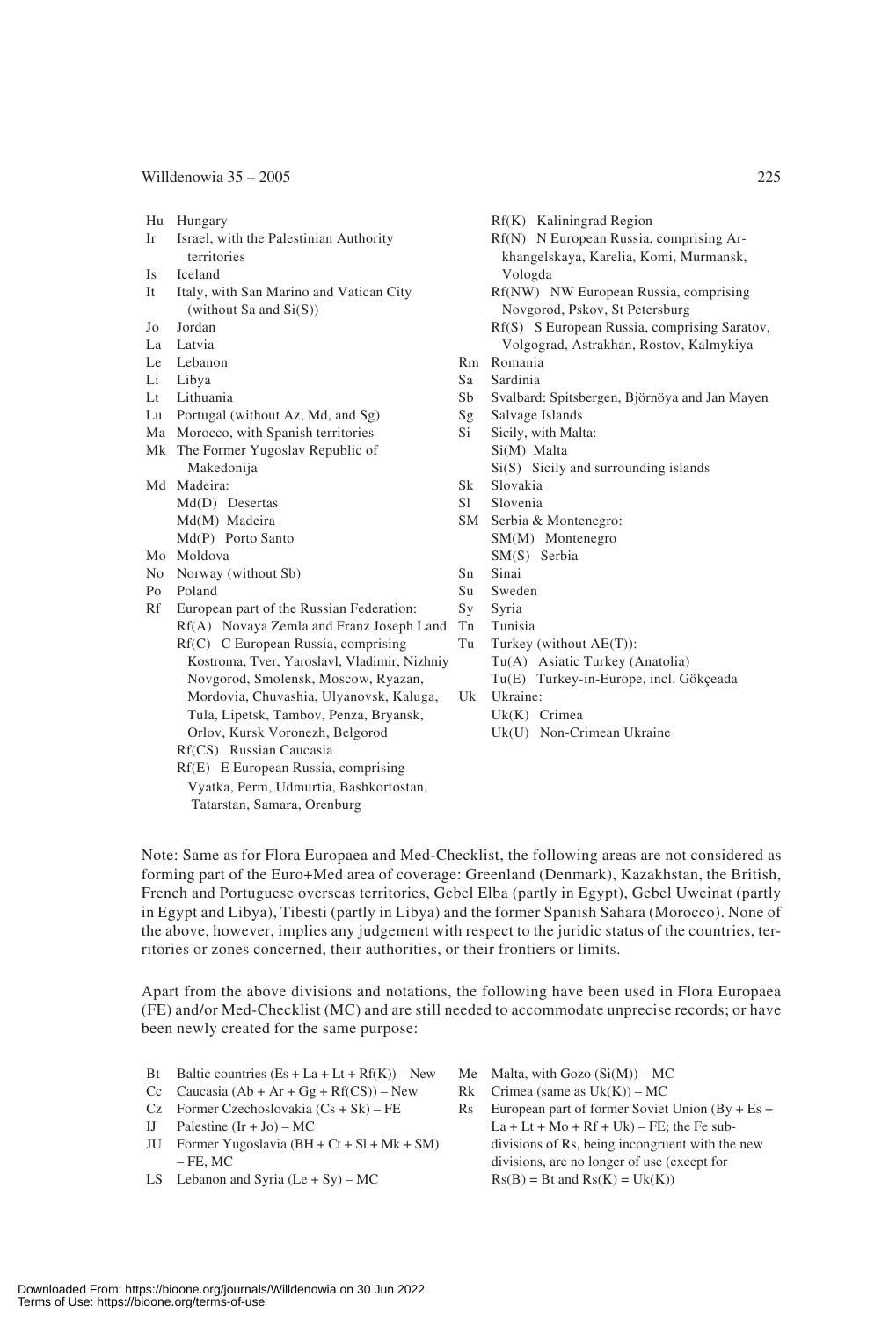The conventions (other than the geographical notations) here used are those of Med-Checklist and are fully explained in the preface to that work (Greuter  $\&$  al., Med-Checklist 4: xii-xiii. 1989). This concerns, in particular, the indication of status and presence, which are as follows:

|              | + present as native          |    | doubtfully native                      |
|--------------|------------------------------|----|----------------------------------------|
| $\sim$       | absent but reported in error | E. | (presumably) extinct                   |
|              | ? doubtfully present         | N  | naturalised                            |
| $\mathbf{A}$ | casual alien                 |    | doubtfully naturalised ("problematic") |

The Notulae provide on one hand the opportunity to validate new scientific names and combinations that are required under the recommended taxonomic classification but do not yet exist. On the other hand, they permit to document distributional data that do not yet exist in print – both new records and the correction of old erroneous ones. The author of each entry is either named at its end or, in the case of uncommented new combinations, is acknowledged as the author of the combination.

The following have contributed entries to the present instalment: M. V. Aghababian, Erevan; J. Chrtek, Prôhonice; G. Gottschlich, Tübingen; W. Greuter, Berlin; P. Hein, Berlin; D. Jeanmonod, Genève; T. Karlsson, Stockholm; M. Niketić, Beograd; L. Sáez, Barcelona; A. N. Sennikov, St Petersburg; G. Tomovic, Beograd; T. Tyler, Lund; G. Wagenitz, Göttingen; and A. V. Yena, Simferopol.

#### *Boraginaceae*

*Omphalodes verna* subsp. *graeca* Greuter, **nom. nov.** ≡ *Omphalodes runemarkii* Strid & Kit Tan in Phytol. Balcan. 11: 69. 2005

> The name here validated has been in use now for almost 20 years, yet Strid & Tan (l.c.) when describing their new species chose to ignore it. So far, I refrained from publishing it as the material at my disposal was scant and would not have provided a really satisfactory type. This problem is now solved (Strid, Tan and Vold collected abundant material and are distributing numerous isotypes), but a name is still needed for those who, like myself, prefer to consider the new taxon as a subspecies of *Omphalodes verna.* I appreciate the fact that Strid and Tan have spared me the trouble of writing my own diagnosis.

> To complete Strid & Tan's (l.c.) story: in 1985, three years after Runemark first collected the new Greek *Omphalodes* (which remained buried in his herbarium thereafter) and quite independently, W. Strasser found it again in the same locality and published his find, first as an unnamed, presumably new *Omphalodes* species (Strasser, Bot. Stud. 1985 Südpeloponnes: 6. 1985, with drawing of a basal leaf), and subsequently as "*Omphalodes verna* Moench ssp. *graeca* Greut. ssp. nova" (Strasser, Ost-Peloponnes, Bot. Stud. 1986: 9. 1986, with a drawing of a flowering stem). In both the German and English edition of Strasser's illustrated guide to the Peloponnese flora (Strasser, Pfl. Peloponnes: 254. 1997; Pl. Peloponnese: 282. [1999]) a whole plant of *"Omphalodes verna graeca"* is shown. W. Greuter

#### *Compositae*

A majority of the following new names and combinations became necessary when the initial Euro+Med draft list was expanded to provide complete coverage of the Caucasus countries. The need for these names follows from the generic concepts and names adopted for Euro+Med purposes, which were explained and justified in an earlier series of papers (for the *Cardueae* and *Senecioneae,* see Greuter in Willdenowia 33: 49-61 and 245-250. 2003). Naturally, the arguments provided there are not now repeated. W. Greuter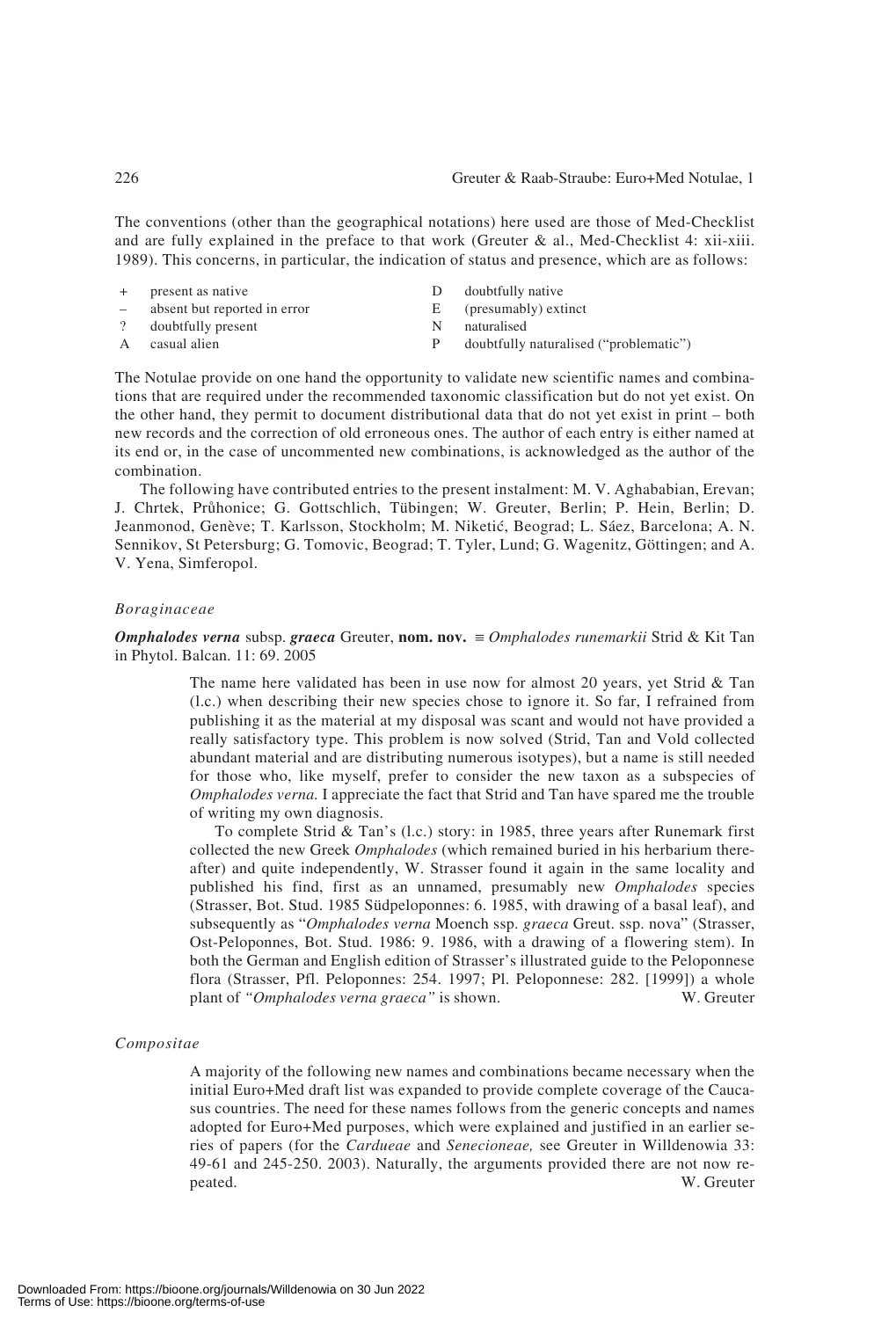#### *Artemisia codonocephala* Diels [= *Artemisia vulgaris* var. *umbrosa* Besser]

A **Uk(K):** Simferopol, Kimovskiy line, along the roadside between blocks and on soil left after road construction, 10.10.2004, *Yena* (CSAU, KW; *A. umbrosa* (Besser) Pamp., det. Mosyakin); Alusta, flood-land of Demerdzee river, 28.10.2004, *Yena* (CSAU).

A Far Eastern representative of the *Artemisia vulgaris* aggregate, first found in the Crimea in 2004, whereas the closely related *A. verlotiorum* Lamotte is known to occur there since 1929 (Mosyakin in Ukrajins'k. Bot. Zurn. 47(4): 10-11. 1990). In the two known localities, in the centre and south of the Crimean Peninsula, the species forms small but dense populations. A. V. Yena

#### *Bellis pappulosa* DC.

– **Co:** The presence of this taxon in Corsica (as given in Jovet & al., Fl. France, Suppl. 6: 722. 1985) apparently rests on a single old record (Restonica valley: Foucaud & Simon, Trois Semaines Herbor. Corse: 91. 1898). As no one else has seen this plant in the field and no herbarium specimen could be traced, it is better considered as absent from Corsica. D. Jeanmonod

#### *Calendula officinalis* L.

A **Bl(M):** Cultivated as an ornamental and casual alien in Mallorca. L. Sáez

*Carduus malyi* Greuter, **nom. nov.** ≡ *Carduus illyricus* K. Maly in Bull. Inst. Jard. Bot. Univ. Beograd 2: 57. 1931 [non (L.) Baill. 1882].

> Maly's species, published too late for inclusion in Hayek's *Prodromus,* was overlooked when the Flora Europaea treatment was written. It was, however, accepted by Bjelčić (in Beck, Fl. Bosnae  $4(4)$ : 97. 1983). In the original publication, which includes a good photograph of the plant, Maly discusses how it differs from the related *Carduus carduelis* (L.) Gren. *C. malyi* appears to extend from Bosna into Croatia, where it has been misnamed *C. carlinifolius* Lam. (Nikolić in Nat. Croat. 9, Suppl. 1: 74. 2000). W. Greuter

*Carduus nutans* subsp*. maurus* (Emb. & Maire) Greuter, **comb. nov.** ≡ *Carduus platypus* var*. maurus* Emb. & Maire, Pl. Marocc. Nov. 2: 6. 1929 ≡ *Carduus platypus* subsp*. maurus* (Emb. & Maire) Jahand. & Maire, Cat. Pl. Maroc: 797. 1934 [= *Carduus nutans* subsp*. maroccanus* Arènes in Mém. Mus. Natl. Hist. Nat. 24: 239. 1949 ≡ *Carduus maroccanus* (Arènes) Kazmi in Mitt. Bot. Staatssamml. München 5: 347. 1964].

*Caucasalia pontica* (K. Koch) Greuter, **comb. nov.** ≡ *Adenostyles pontica* K. Koch in Linnaea 23: 696. 1851 [= *Senecio platyphylloides* Sommier & Levier in Trudy Imp. S.-Peterburgsk. Bot. Sada 12: 153. 1892 ≡ *Caucasalia platyphylloides* (Sommier & Levier) B. Nord. in Pl. Syst. Evol. 106: 25. 1997].

? **Tu(A):** *Adenostyles pontica* and *Senecio platyphylloides* were first synonymised by Nordenstam (in Pl. Syst. Evol. 106: 26-27. 1997) who, however, failed to realise the nomenclatural implications of his conclusion. Koch did not mention his collecting locality, but stated the general area, the mountains of Pontus ("im pontischen Gebirge"). According to Lack (in Notes Roy. Bot. Gard. Edinburgh 37: 89. 1978) this area is entirely situated in Turkey, A7 Trabzon to A8 Çoruh, where the species has not been collected since, but ought to be looked for. W. Greuter

*Centaurea alba* subsp. *ciliata* (O. Bolòs & Vigo) Greuter, **comb. & stat. nov.** ≡ *Centaurea alba* var*. ciliata* O. Bolòs & Vigo in Collect. Bot. (Barcelona) 17: 92. 1988.

*Centaurea kochiana* (Holub) Greuter, **comb. nov.** ≡ *Centaurea olympica* Wagenitz in Willdenowia 6: 480. 1972 [non (DC.) K. Koch 1851] ≡ *Acosta kochiana* Holub in Preslia 45: 142. 1973.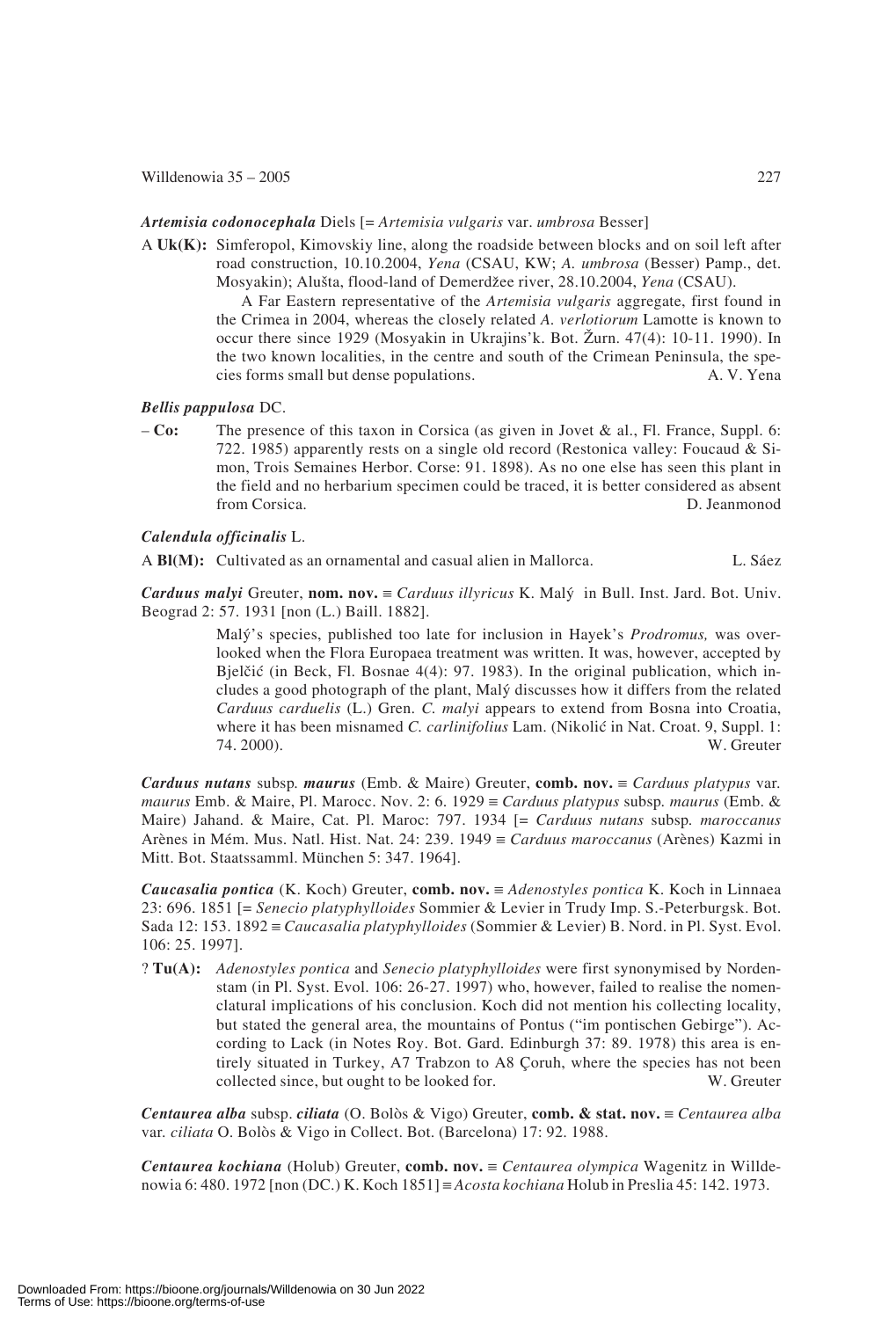Koch (in Linnaea 24: 432. 1851) explicitly based his *Centaurea olympica* on *C. paniculata* var. *olympica* DC. (Prodr. 6: 584. 1838), which belongs to the ill understood complex of *C. cuneifolia* Sm. However, he described a different plant, collected by Thirke near Bursa. Wagenitz (l.c.) designated the Thirke specimen as the type of *C. olympica*, explicitly excluded the Candollean element and thus, thanks to his full and direct reference to Koch's Latin description, in effect validly published a later homonym for a previously unnamed species. Holub (l.c.), when transferring that species to *Acosta,* was free to give it an epithet of his choice. He opted for discarding *olympica* (available in *Acosta*) and gave preference to a new epithet that is not preoccupied in *Centaurea,* which is why his *Acosta kochiana* now provides the basionym for the name I consider to be correct. W. Greuter

#### *Centaurea oranensis* Greuter & M. V. Agab., **nom. nov.** ≡ *Centaurea acaulis* subsp*. boissieri* Maire in Bull. Soc. Hist. Nat. Afrique N. 25: 305. 1934.

The N African *Centaurea acaulis* L. (Sp. Pl.: 914. 1753) is usually considered to comprise two subspecies: subsp. *balansae* (Boiss. & Reut.) Murb. (in Acta Univ. Lund., sect. 2, 33(12): 108. 1897) and subsp. *boissieri*. The former is widespread in Tunisia (we have seen several specimens) from where it extends westward into NE Algeria (Constantine province), whereas the latter has its main distribution in NW Algeria (Oran province) and just reaches NE Morocco. [There is a third related species in the Moroccan Middle Atlas, *C. litardierei* Jahand. & Maire, which we shall not consider here.]

There are striking differences between the two taxa, as Boissier (Diagn. Pl. Orient., ser. 2, 3: 82-83. 1856) pointed out in the protologue of *Centaurea balansae* Boiss. & Reut. In the latter, the distal portion of the outer and middle involucral bracts is continuous with the basal portion, broadly triangular, flat, green with darker longitudinal veins, and has a membranous border fringed with moderately dense cilia of varying length. In the plant from Oran, which Boissier took to be the genuine *C. acaulis,* the distal bract portion is set off against the basal part and is abruptly expanded into a blackish, broadly ovate, concave ("hooded") structure fringed with very dense, long and stiff setae. The apical spine is variably developed, at least in the eastern taxon it is occasionally lacking. The differences between the two taxa are so striking that we do not hesitate to consider them as species, as did Boissier and, after him, Jahandiez & Maire (Cat. Pl. Maroc: 811. 1934).

Botanists have disagreed in their interpretation of Linnaeus's species, but apparently, no one so far has considered his original material. Boissier considered Balansa's specimen from Oran as typical *Centaurea acaulis,* on the faith of Linnaeus's (uninformative) diagnostic phrase. In this he was followed by Murbeck (l.c.). Maire (in Bull. Soc. Hist. Nat. Afrique N. 25: 305. 1934), on the contrary, took *C. balansae* to be the true *C. acaulis* of Desfontaines (and implicitly Linnaeus). His new *C. acaulis* subsp. *boissieri* was proposed as a substitute name for *C. acaulis* [sensu] Boiss. and was validated solely by Boissier's short diagnostic statement setting off *C. acaulis* against *C. balansae*. The type of Maire's name is Balansa's specimen of *"Centaurea acaulis"* from Oran, of which we have studied a duplicate (B).

In the protologue of *Centaurea acaulis* Linnaeus's own diagnostic phrase is followed by two synonym entries. The first, from Vaillant, is cited with a question mark – appropriately so, as it pertains to a different species, *C. pumilio* L. (Greuter & Aghababian in Taxon 54: 157, 170. 2005); no figure or specimen seen by Linnaeus is associated with it. The second is from Shaw and includes citation of an illustration; that figure is the only extant original element for the name (Jarvis, pers. comm.), and perhaps the sole item ever seen by Linnaeus (his phrase may have been drawn from it entirely). We here designate it as the lectotype of *Centaurea acaulis:* the engraving of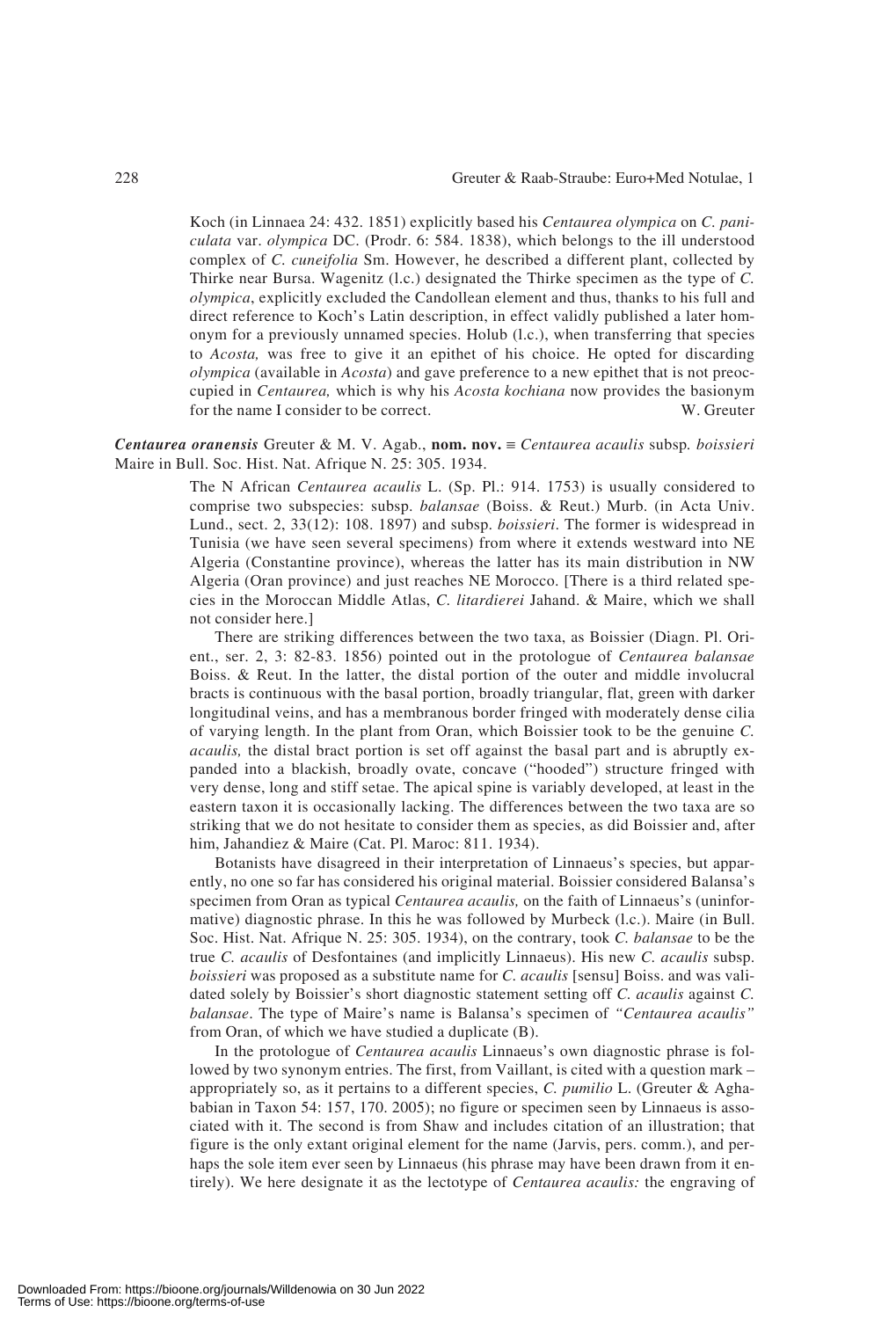"143. Jacea &c. sive Toffs Arabum" in Shaw (Travels Obs. Barbary & Levant: 463. 1738). The printed figure does not show much detail, but resembles the eastern taxon more closely than the western one. Thanks to Jarvis's intercession and the assistance of Ms Serena Marner we received a photograph of the surviving Shaw specimen of the illustrated plant, kept in the Fielding-Druce Herbarium (OXF): it shows unarmed bracts with a fringed, green, non-expanded apical portion, which confirms our interpretation. For better security, we designate an epitype to interpret the lectotype figure: the specimen *Vogt 13511 & Oberprieler 7816* (B) collected in Tunisia, "Governorat de Siliana: Dorsale Tunisienne, Forêt de Kesra, track n° 764 between Kesra and Djebel Balloula, c. 3 km NE Kesra, ... alt. 1030-1100 m ... 35°49.675'N – 09°21.470'E", on 18.5.1994. Its unarmed bracts match those in the Shaw specimen and illustration. W. Greuter & M. Aghababian

*Centaurea phrygia* subsp. *abnormis* (Czerep.) Greuter, **comb. nov.** ≡ *Centaurea abnormis* Czerep. in Bot. Mater. Gerb. Bot. Inst. Komarova Akad. Nauk SSSR 21: 394. 1960 ≡ *Centaurea pseudophrygia* subsp. *abnormis* (Czerep.) Mikheev in Bot. Zurn. 84(9): 106. 1999.

*Centaurea resupinata* subsp. *saguntina* (Mateo & M. B. Crespo) Greuter, **comb. & stat. nov.** ≡ *Centaurea saguntina* Mateo & M. B. Crespo in Bol. Soc. Brot., ser. 2, 61: 262. 1988.

*Cyanus cheiranthifolius* subsp. *willdenowii* (Czerep.) Greuter, **comb. nov.** ≡ *Centaurea willdenowii* Czerep. in Komarov, Fl. SSSR 28: 608. 1963 ≡ *Cyanus willdenowii* (Czerep.) Soják in Cas. Nár. Muz., Odd. Prír. 140: 132. 1972 ≡ *Centaurea cheiranthifolia* subsp. *willdenowii* (Czerep.) Mikheev in Bot. Zurn. 84(9): 104. 1999.

*Cyanus triumfettii* subsp. *axillaris* (Celak.) Greuter, **comb. nov.** ≡ *Jacea graminifolia* Lam., Fl. Franç. 3: 638. 1779 ≡ *Centaurea axillaris* Willd., Sp. Pl. 3: 2290. 1803, nom. illeg. ≡ *Centaurea montana* subsp*. axillaris* Celak., Prodr. Fl. Böhmen: 252. 1871 ≡ *Centaurea triumfettii* subsp*. axillaris* (Celak.) Stef. & T. Georgiev in Spis. Bulg. Akad. Nauk. 44: 160. 1931 [*"Centaurea triumfettii* subsp. *triumfettii"* sensu Dostál in Fl. Eur. et auct. mult. (non *Centaurea triumfettii* All. 1773 s. str.)].

*Cyanus triumfettii* subsp. *nanus* (Ten.) Greuter, **comb. nov.** ≡ *Centaurea axillaris* var*. nana* Ten., Syll. Pl. Fl. Neapol.: 447. 1831 [*"Centaurea cana"* sensu Pignatti, Fl. Italia 3: 206. 1982 (non Sm. 1813)].

*Delairea odorata* Lem. [= *Senecio mikanioides* Walp.]

? **Bl:** According to Bolòs & Vigo (Fl. Països Catal. 3: 855. 1996), *Senecio mikanioides* is cultivated as an ornamental and rarely subspontaneous in the Balearic Islands, but I cannot confirm that it escapes from cultivation there. L. Sáez

*Erigeron acris* subsp. *botschantzevii* Greuter, **nom. nov.** ≡ *Erigeron pseudoelongatus* Botsch. in Komarov, Fl. SSSR 25: 587. 1959 [non A. W. Hill 1926].

*Erigeron annuus* (L.) Desf. subsp. *annuus*

N **Uk(K)**: Simferopol, Derjuginoj Str., along the road among weeds, 17.9.2001, *Yena* (CSAU); suburb 10 km N of Simferopol, along the railway, 8.10.2004, *Yena* (CSAU); Simferopol railway station, 2.6.2005, *Yena* (CSAU).

This North American species *Erigeron annuus* is known in the Ukraine since 1895 (Protopopova, Sinantr. Fl. Ukrainy: 181. 1991), but not so far in the very south of the country. *E. annuus* subsp. *septentrionalis* (Fernald & Wiegand) Wagenitz was first found by the author in the Crimea in 2001 (Yena in Misnev & Oliferov, Ekosist. Kryma 13: 8. 2003, as *Phalacroloma annuum* subsp. *septentrionale* (Fernald & Wiegand)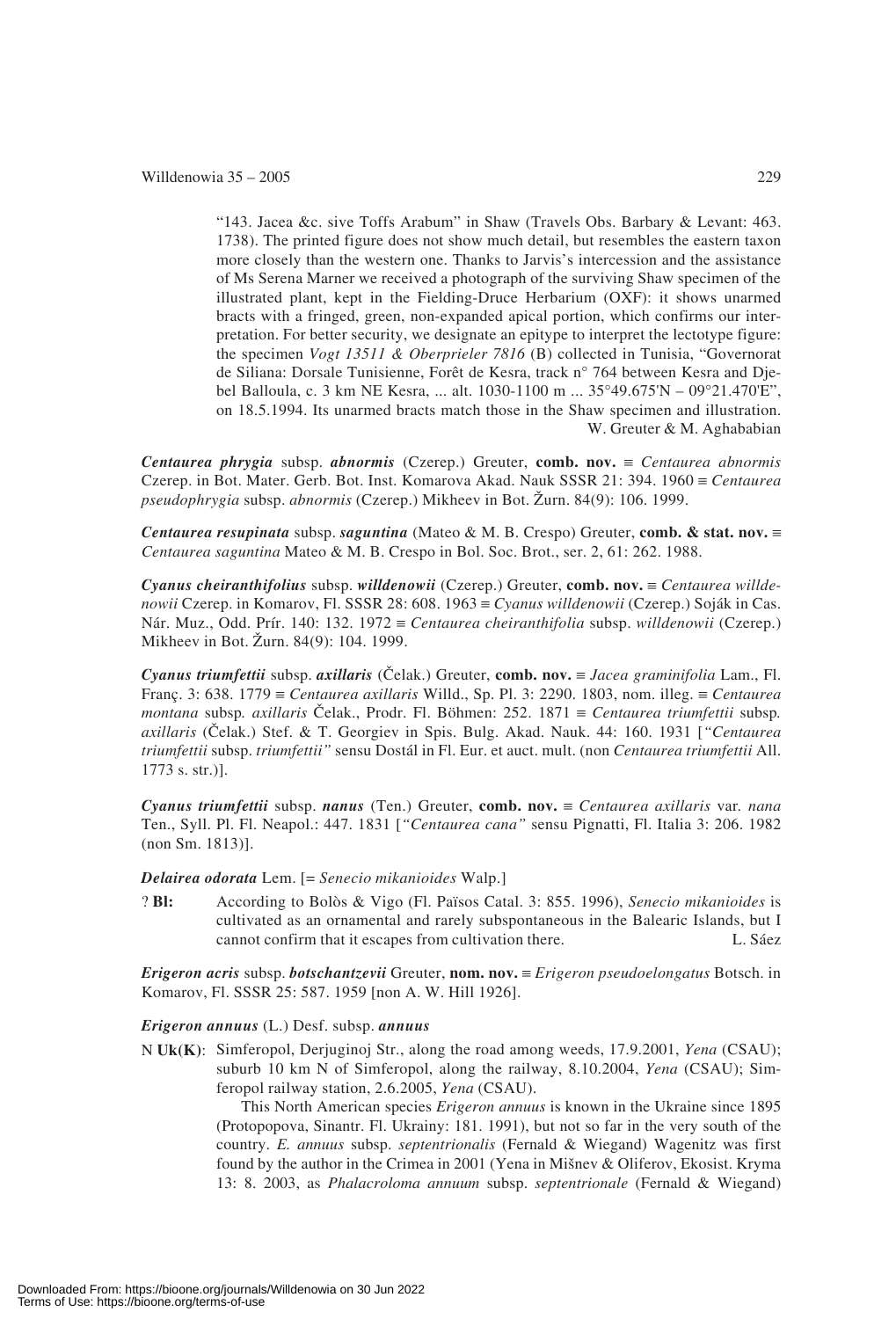Adema). The first stand, with c. 100 individual plants, was noted on a roadside in the northeastern outskirts of Simferopol, in the centre of the Crimean Peninsula. As the invasion continues successfully, scattered individuals are now growing in many parts of the city. One of the roadside stands increased fivefold in numbers from 2004 to 2005. The plants grow along streets and in mesic waste places among other weeds. Some show the characters of *E. annuus* subsp. *annuus,* others match subsp. *septentrionalis*, and regrowth after cutting shows intermediate features. In Crimea the plants are biennial. A. V. Yena

#### *Erigeron floribundus* (Kunth) Sch. Bip.

– **Bl:** Balearic records of this species should be neglected or disregarded as being probably referable to *Erigeron sumatrensis.* L. Sáez

*Galatella linosyris* subsp. *fominii* (Kem.-Nath.) Greuter, **comb. & stat. nov.** ≡ *Linosyris fominii* Kem.-Nath. in Vestn. Tiflissk. Bot. Sada 3-4: 142. 1927 ≡ *Crinitaria fominii* (Kem.-Nath.) Soják in Cas. Nár. Muz., Odd. Prír. 148(2): 77. 1980 ≡ *Crinitina fominii* (Kem.-Nath.) Soják in Zprávy Vlastiv. Mus. v Olomouci 215: 2. 1982 ≡ *Galatella fominii* (Kem.-Nath.) Czerep., Vasc. Pl. Russia & Adj. States: 59. 1995.

#### *Gazania rigens* (L.) Gaertn.

N **Bl(M),** Cultivated as an ornamental in both Mallorca and Menorca, and often naturalised in **Bl(N):** nearby areas. L. Sáez

*Hieracium albopellitum* (Zahn) Niketi6, **comb. & stat. nov.** ≡ *Hieracium plumulosiforme* subsp. *albopellitum* Zahn in Engler, Pflanzenr. 77: 599. 1921.

#### *Hieracium atratiforme* Simonk.

– **Al:** Sell & West (in Tutin & al., Fl. Eur. 4: 394. 1976) give the distribution of *Hieracium atratiforme* and its group as "Al Rm". Romania is the ditio classica, whereas the occurrence in "Albania" refers to *H. atratiforme* var. *denticulatum* Rech. f. & Zahn, described from "Nordalbanien: Tal der Locanska [i.e. Lo6anska] Bistrica" (Zahn in Ascherson & Graebner, Syn. Mitteleur. Fl.  $12(3)$ : 679. 1938) – a locality that is situated in Serbia not Albania. M. Niketić & G. Tomović

#### *Hieracium calophyllum* R. Uechtr.

– **Ct:** The alleged occurrence of this species in Dalmatia (Hayek in Repert. Spec. Nov. Regni Veg. Beih. 30(2): 977. 1931) and hence Croatia (Plazibat in Nat. Croat. 9, Suppl. 1: 100. 2000) refers to its occurrence on Mt Orjen. That mountain was situated on the border between Montenegro and Croatia in the past, but the main massif is now completely outside of Croatia, as are all known localities of *Hieracium calophyllum* (see map by Niketić & al. in Bot. Chron. (Patras) 16: 38. 2003). M. Niketić

#### *Hieracium canitiosum* Malme

#### *Hieracium cardiobasis* (Zahn) Prain

– **Cs:** These species are present in Slovakia but not in the Czech Republic. Indications for the latter by Dostál (Nova Květena ČSSR: 1143. 1989; Vel'ký Kl'úc Určovanie Vyšš. Rastl.: 1184. 1992) are errors. J. Chrtek

#### *Hieracium cataractarum* Arv.-Touv. & Huter

? **Bl(M):** According to Bolòs & Vigo (Fl. Països Catal. 3: 1085. 1996), the *Hieracium aragonense* group is represented in Mallorca by *H. aragonense* subsp. *cataractarum* (Arv.- Touv. & Huter) Zahn. However, all Majorcan plants studied by me have involucral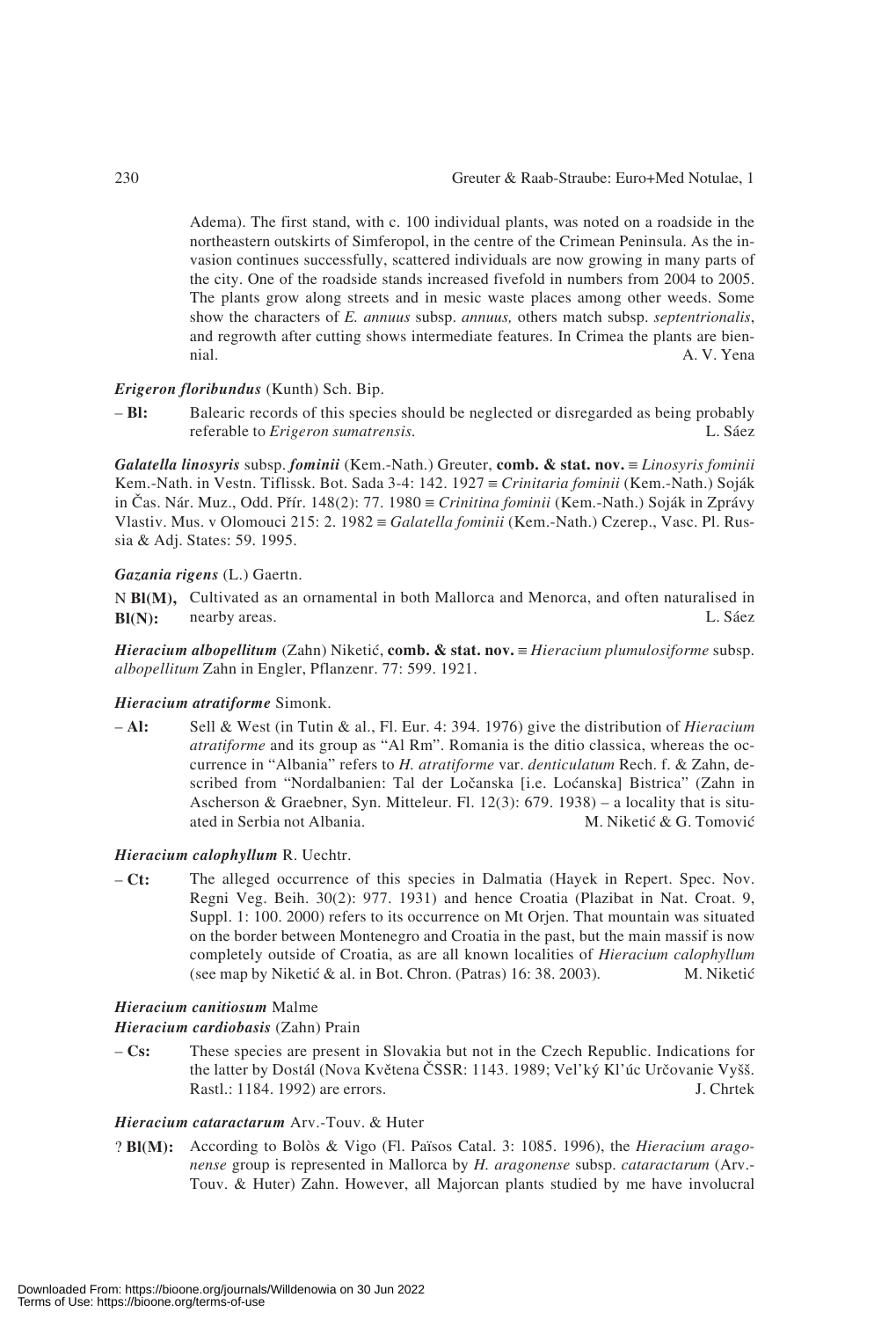bracts with numerous stellate hairs and glandular hairs, whereas in *H. cataractarum* the involucre is glabrous. On the basis of this feature the Majorcan plants are referable to *H. aragonense* Scheele s.str*.*, as already stated by Duvigneaud (in Soc. Échange Pl. Vasc. Eur. Occid. Médit. 17, suppl.: 9. 1979, as subsp. *aragonense*), a taxon that according to Bolòs & Vigo (l.c.) would be restricted to the Spanish mainland. The presence of *H. cataractarum* in Mallorca is, at best, doubtful. L. Sáez

#### *Hieracium contaminatum* Wiinst.

N **Su:** If by "naturalised" one means plants with a tendency to spread to new areas even without renewed diaspore input from abroad, then at least some of the "park *Hieracia*" of Hylander (in Symb. Bot. Upsal. 7(1): 106-274. 1943) must be accepted as naturalised in Sweden (and probably in other Nordic countries, too). They certainly include *Hieracium contaminatum* and three other species mentioned below *(H. grandidens, H. grandifoliatum* and *H. scotostictum).* Several additional species also have been reported from sites where they may be naturalised. T. Tyler

#### *Hieracium exotericum* Boreau

– **Al:** Sell & West (in Tutin & al., Fl. Eur. 4: 400. 1976) list Albania among the countries in which *Hieracium exotericum* occurs, but "Al" is an obvious misprint for "Au" (the species is well known to occur in Austria and Liechtenstein). M. Niketić species is well known to occur in Austria and Liechtenstein).

#### *Hieracium glabratum* Willd.

– **Rm:** Sell & West (in Tutin & al., Fl. Eur. 4: 400. 1976) list Romania among the countries in which *Hieracium glabratum* occurs. However, the Romanian plants of the *H. glabratum* aggregate belong to a different taxon, *H. glabrescens* (F. W. Schultz) Murr (referred to by the illegitimate name *H. glabratiforme* Murr in Flora Europaea), whereas *H. glabratum* in the strict sense (*H. glabratum* subsp. *"eu-glabratum"* of Zahn in Ascherson & Graebner, Syn. Mitteleur. Fl. 12(2): 118. 1930) is not so far known from that country. M. Niketić

#### *Hieracium glandulosodentatum* R. Uechtr.

– **Sk, Uk:** This species, which I consider as distinct from the *Hieracium bocconei* aggregate, is endemic to the Czech and Polish portion of the Krkonose Mts (the West Sudeten Mts). Indications of *H. bocconei* subsp. *glandulosodentatum* (R. Uechtr.) Zahn from Slovakia by Dostál (Nova Květena ČSSR: 1153. 1989; Vel'ký Kl'úc Určovanie Vyšš. Rastl.: 1194. 1992) and of *H. glandulosodentatum* from the Ukrainian Republic by Mosyakin & Fedoronchuk (Vasc. Pl. Ukraine Nomencl. Checklist: 116. 1999) are erroneous. J. Chrtek

#### *Hieracium glaucinum* subsp. *brachypus* (Zahn) O. Bolòs & Vigo

This is a very doubtful taxon. I was unable to find any plant of the *H. glaucinum* aggregate in the locality given in the protologue ("Puig mayor de Torrella"). The study of the type, if traced, is necessary for a correct interpretation of this taxon. L. Sáez

|       | <i>Hieracium grandidens Dahlst.</i>                |          |
|-------|----------------------------------------------------|----------|
| N Su: | See the note under <i>Hieracium contaminatum</i> . | T. Tyler |
|       | <i>Hieracium grandifoliatum Dahlst.</i>            |          |
| N Su: | See the note under <i>Hieracium contaminatum</i> . | T. Tyler |
|       |                                                    |          |

#### *Hieracium gymnocephalum* Pant.

– **Ct:** The alleged occurrence of *Hieracium gymnocephalum* in Dalmatia (Hayek in Repert. Spec. Nov. Regni Veg. Beih. 30(2): 967. 1931, with var. *gymnocephalum* and var.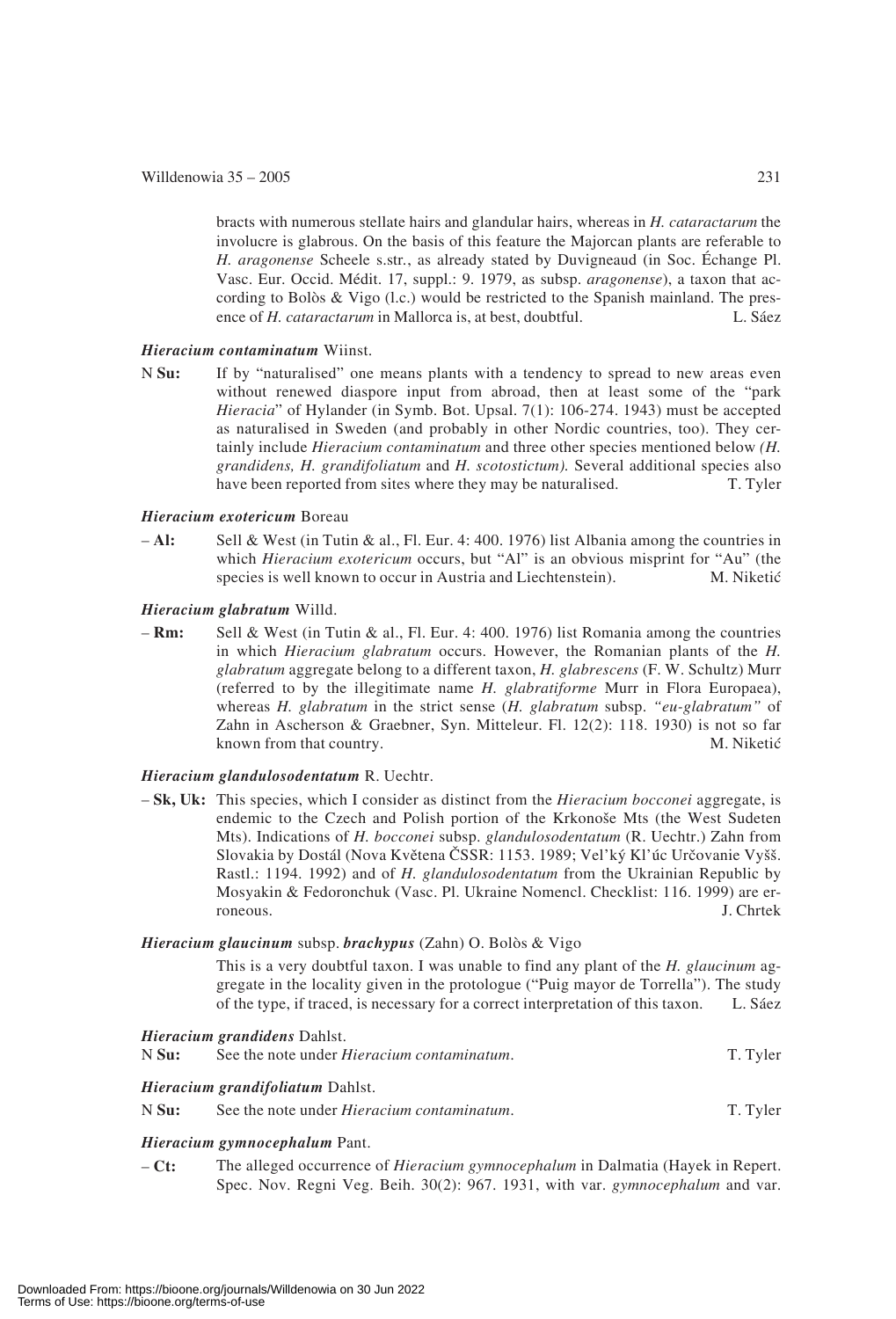*laxipellitum* (Zahn) Hayek) and hence Croatia (Plazibat in Nat. Croat. 9, Suppl. 1: 101. 2000) refers to its occurrence on Mt Orjen. That mountain was situated on the border between Montenegro and Croatia in the past, but the main massif is now completely outside of Croatia, as are all known localities of the species. M. Niketić

#### *Hieracium jablonicense* Woł.

– **Au:** Sell & West (in Tutin & al., Fl. Eur. 4: 379. 1976) list Austria among the countries in which *Hieracium glabratum* occurs, while Austrian Floras do not refer to it. The record is presumably due to a misunderstanding: the locality "Steiermark: Bachergebirge [i.e. Mt Pohorje] ob Rotwein", mentioned by Zahn (in Ascherson & Graebner, Syn. Mitteleur. Fl. 12(2): 775. 1935), now belongs to Slovenia, not to Austrian Styria. M. Niketić

#### *Hieracium jurassicum* Griseb.

– **Rm:** Sell & West (in Tutin & al., Fl. Eur. 4: 404. 1976) list Romania among the countries in which *Hieracium juranum* Fr. [non Rapin], i.e. *H. jurassicum,* occurs. However, the only member of the *H. jurassicum* aggregate known to occur in Romania is *H. subperfoliatum* Arv.-Touv. M. Niketić

*Hieracium karaulanum* (O. Behr & al.) Niketi6, **comb. & stat. nov.** ≡ *Hieracium calophyllum* subsp. *karaulanum* O. Behr & al. in Glasnik Skopsk. Naucn. Drustva 20: 29. 1939.

*Hieracium macropannosum* (Rech. f. & Zahn) Greuter, **comb. & stat. nov.** ≡ *Hieracium pilosissimum* subsp. *macropannosum* Rech. f. & Zahn in Bot. Jahrb. Syst. 69: 534. 1939.

> *Hieracium pilosissimum* Friv. 1836 [non Schrank 1789] is a later homonym. Its correct name is *H. divaricatum* Fr., and it is a member of the *H. chalcidicum* aggregate. All taxa that Zahn (in Engler, Pflanzenr. 77: 593-595. 1921) considered as subspecies of *H. pilosissimum* are now treated as segregate species in that aggregate. W. Greuter

#### *Hieracium malovanicum* Degen & Zahn

– **Al:** Hayek (in Repert. Spec. Nov. Regni Veg. Beih. 30(2): 923. 1931) erroneously gives *"A"* (Albania in the wide sense) as area of occurrence of this species, and by consequence Sell & West (in Tutin & al., Fl. Eur. 4: 386. 1976) still mention its occurrence in "Al", albeit with a question mark. In reality the locus classicus and only known locality, Malovan on Mt Velebit, is situated in Croatia. M. Niketić

*Hieracium megalosvaneticum* Sennikov, **nom. nov.** ≡ *Hieracium biebersteinii* Litv. & Zahn in Repert. Spec. Nov. Regni Veg. 4: 329. 1907, nom. illeg. ≡ *Hieracium muricellum* subsp. *biebersteinii* Zahn in Engler, Pflanzenr. 79: 1063. 1922.

> The nomenclatural problems connected with the name *Hieracium biebersteinii* are complex and require careful analysis. The name first appears in one of the instalments of Zahn's paper on Litwinow's Caucasian *Hieracia* (in Repert. Spec. Nov. Regni Veg. 4: 260. 10 Sep 1907), where it designates a species comprising three subspecies: subsp. *biebersteinii,* subsp. *hypopogon* Litw. & Zahn and subsp. *pulchrisetum* Litw. & Zahn. All three subspecies are carefully described but the species lacks a description. According to Art. 41.3(a) of the International Code of Botanical Nomenclature, a name of a species (here: *H. biebersteinii*) can be validated by provision of a description of the species itself (here lacking), but not of differently circumscribed, e.g. subordinated, taxa (here: the subspecies of *H. biebersteinii*). Therefore, *H. biebersteinii* is technically a nomen nudum, and none of the subordinate names is validly published either (ICBN, Art. 43.1). In the index that concludes the final instalment of Zahn's paper (l.c.: 329-330. 15 Nov 1907) the names of the species and its subspecies (except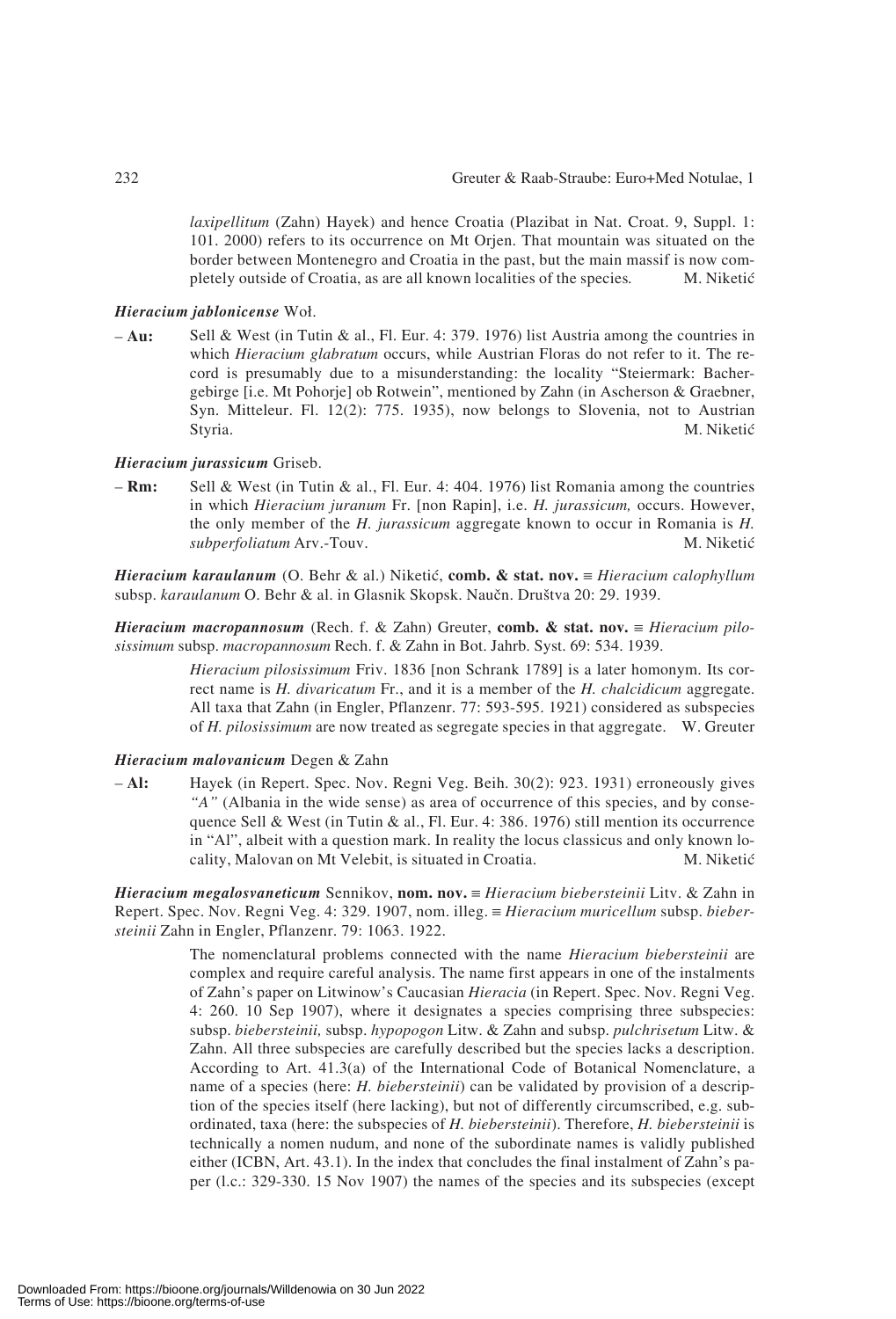subsp. *biebersteinii*) again appear, being listed as accepted. Here, they are formally validated through direct reference to the corresponding, previously published subspecies descriptions. This is possible because the relevant provision of the ICBN, Art. 41.3(b), permits validation of a name through reference to a previously published description of a [not necessarily: the!] taxon. In this case, *H. biebersteinii* is validated by reference to the earlier description of subsp. *biebersteinii,* despite of the fact that this is not the same taxon. Once the species name is validly published, there will be no more problem with the validation of the subspecies names, *H. biebersteinii* subsp. *hypopogon* and subsp. *pulchrisetum,* through reference to the earlier description of the identical taxa so designated, subsp. *biebersteinii* established automatically (Art. 26.3).

However, a new problem now arises: *Hieracium biebersteinii* subsp. *pulchrisetum* is based on the very type of the earlier species name *H. caucasiense* Arv.-Touv. (in Trudy Tiflissk. Bot. Sada 4: 375. 1899), a name that should have been taken up for the species. In its place of valid publication *H. biebersteinii* is therefore an illegitimate name, which cannot become legitimate later even when the offending element is excluded (as it is now). A new species name is therefore required, as here proposed.

*Hieracium megalosvaneticum* is a new name based on the later and legitimate *H. muricellum* subsp. *biebersteinii* Zahn, both being based on the same type as the illegitimate *H. biebersteinii:* Caucasus. Prov. Kuban: in subalpibus ad fontes prov. Teberda ad vias, 2530-2660 m, 10.-15.6.1905, *Litwinow 57b* (lectotype [designated by Nikolaev in Bot. Zurn. 75: 563. 1990, restricted here]: LE!, isolectotypes: LE!, H!, and duplicates distributed in Zahn, Hieracioth. Eur.: No. 399, as *H. biebersteinii* subsp. *biebersteinii*). The new epithet refers to the analogy between this taxon and *Hieracium svaneticum* Sommier & Levier [already noted by Litwinow on the label of the type specimen (LE): "*H. svanetico* Somm. et Lev.! similis, differt inflorescentia magis incana"]; and to the fact that, of the two, *H. megalosvaneticum* has significantly larger capitula. A. N. Sennikov

*Hieracium orosense* Gottschl., **nom. nov.** ≡ *Hieracium racemosum* f. *epinephum* Zahn in Engler, Pflanzenr. 79: 980. 1922 ≡ *Hieracium epinephum* (Zahn) Zahn in Glasn. Skopsk. Naucn. Drustva 20: 127. 1939 [non Omang 1910].

> This species, only known from Mt Athos (Hagion Oros) in Greek Makedonia, was originally described at the rank of forma within *Hieracium racemosum* subsp. *crinitiforme* Zahn. It is now considered as a member of the *H. triadanum* aggregate. G. Gottschlich

#### *Hieracium oxyodon* Fr.

– **Bu:** The material upon which the Bulgarian record by Andreev & Kozuharov (Opred. Viss. Rast. Bblgarija: 206. 1992) is based (Central Stara Planina, Trojanski Balkan, 1901, *Urumov,* SOM) is heterogeneous. One part probably belongs to *Hieracium retyezatense* Degen & Zahn, the other to *H. praecurrens* Vuk., but neither is *H. oxyodon.* M. Niketić

*Hieracium petiolinum* Sennikov, **nom. nov.** ≡ *Hieracium alpinum* subsp. *petiolatum* Elfstr. in Bih. Kongl. Svenska Vetensk.-Akad. Handl. 16(3, 7): 36. 1890 ≡ *Hieracium petiolatum* (Elfstr.) Dahlst., Herb. Hierac. Scand. 3: [in schedis] No. 25-27. 1893 [non Brenner 1892] ≡ *Hieracium nigrescens* subsp. *petiolatum* (Elfstr.) Zahn in Engler, Pflanzenr. 77: 647. 1921.

#### *Hieracium praecurrens* Vuk.

? **Al:** The basis of the Albanian record of this species by Sell & West (in Tutin & al., Fl. Eur. 4: 377. 1976) is not known for certain. I suspect that it is a collection of *Hieracium praecurrens* subsp. *megaladenophyes* K. Maly & Zahn from "Albanien: Docanska [i.e. Decanska] Bistrica-Tal" cited by Zahn (in Ascherson & Graebner, Syn. Mitteleur.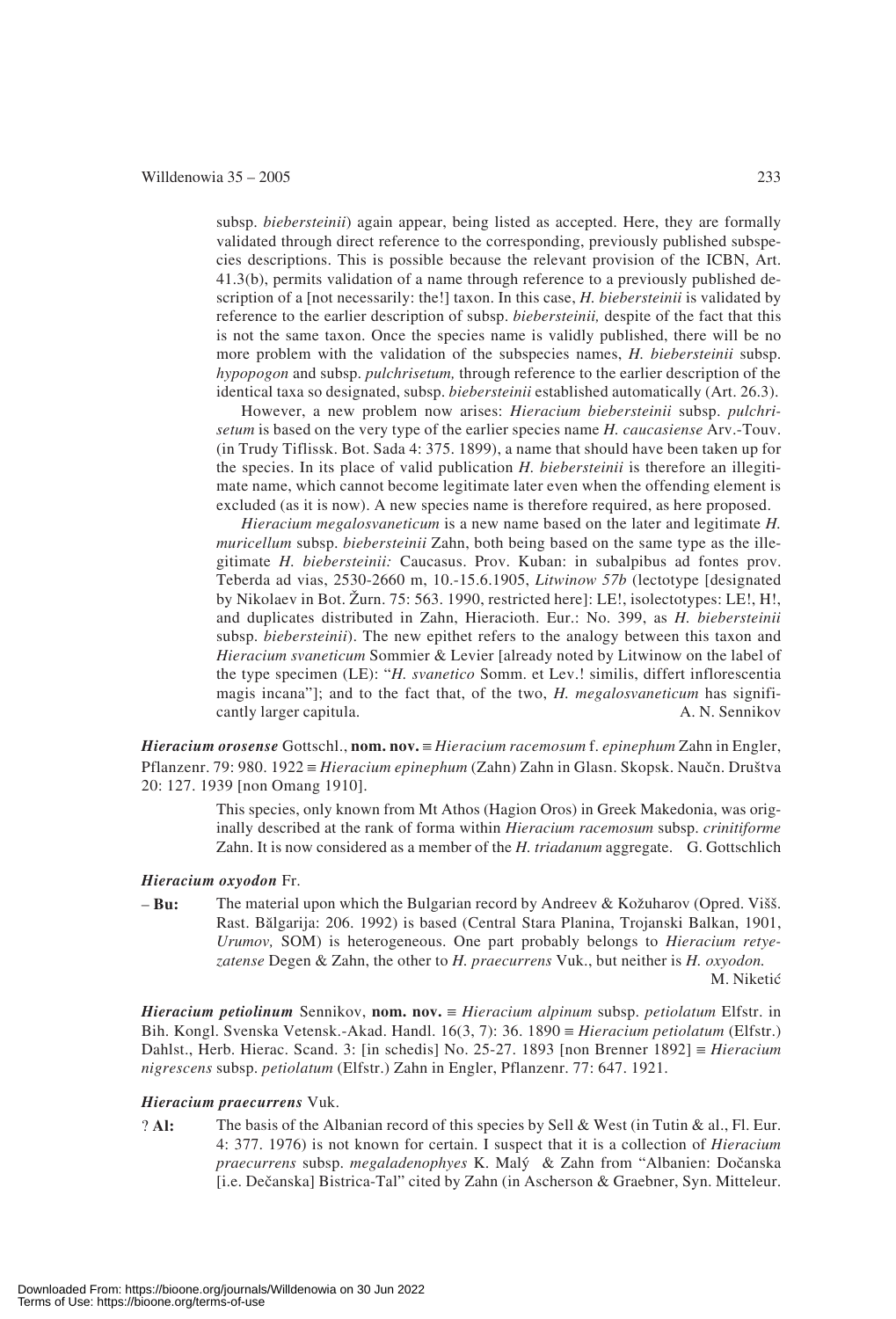Fl. 12(2): 773. 1935). If so, the record is erroneous, because that locality is situated in Serbia. M. Niketić

*Hieracium schmidtii* subsp. *neodontotrichodes* Gottschl., **nom. nov.** ≡ *Hieracium pallidum* subsp. *odontotrichodes* O. Behr & al. in Glasn. Skopsk. Naucn. Drustva 18: 56. 1937 [non Zahn 1921].

#### *Hieracium scotostictum* Hyl.

N **Su:** See the note under *Hieracium contaminatum*. T. Tyler

#### *Hieracium severiceps* Wiinst.

– **Su:** Sell & West (in Perring, Crit. Suppl. Atlas Brit. Fl.: 102. 1968) mention Sweden as one of the countries from which this species had been described. This must be an error: the species has not been mentioned as occurring in Sweden by any Swedish author. T. Tyler

*Hieracium sternbergianum* Chrtek f., **nom. nov.** ≡ *Hieracium sternbergii* Zlatník in Stud. Bot. Cechoslov. 1: 216. 1938 [non Hornem. 1819].

> This species was misplaced by Dostál (Nova Kvetena CSSR: 1152. 1989; Vel'ky Kl'úc Určovanie Vyšš. Rastl.: 1193. 1992) in the *Hieracium fritzei* aggregate but clearly belongs in the *H. atratum* aggregate instead. It is an endemic of the Krkonose Mts of Poland and the Czech Republic. J. Chrtek

*Hieracium subpannosum* (Paw!.) Greuter, **comb. & stat. nov.** ≡ *Hieracium pilosissimum* subsp. subpannosum Pawł. in Acta Soc. Bot. Poloniae 32: 478. 1963.

See the note under *Hieracium macropannosum.* W. Greuter

#### *Hieracium subpatulum* Zahn

– **Ju:** The basis of the record of this species for (former) Yugoslavia by Sell & West (in Tutin & al., Fl. Eur. 4: 379. 1976) is the original collection of this species, from "Kärnten: Wischberg bei Raibl" (Zahn in Ascherson & Graebner, Syn. Mitteleur. Fl. 12(2): 156. 1930). However, Raibl (Predil) and Wischberg peak (Iôf Fuart) are now situated in Italy, close to the Slovenian frontier. M. Niketić

#### *Hieracium thapsiformoides* K. Maly

– **SM(S):** The alleged occurrence of this species in Serbia (Hayek in Repert. Spec. Nov. Regni Veg. Beih. 30(2): 996. 1931, under the illegitimate designation *Hieracium plumulosiforme* Zahn var. *plumulosiforme*), also quoted by Gajić (in Josifović, Fl. S.R. Srbije 7: 426. 1975, as *H. plumulosiforme* var. *plumulosiforme*) must be disregarded. Presumably, it is due to confusion with the closely related *H. albopellitum* (Zahn) Niketić. M. Niketić & G. Tomović

*Hieracium tommasinianum* subsp. *castelli-novi* (K. Maly & Zahn) Gottschl., **comb. nov.** ≡ *Hieracium tommasinii* subsp. *castelli-novi* K. Maly & Zahn in Glasn. Zemaljsk. Muz. Bosni Hercegovini 37: 57. 1925.

*Hieracium tommasinianum* subsp. *setosissimum* (Nägeli & Peter) Gottschl., **comb. nov.** ≡ *Hieracium tommasinii* subsp. *setosissimum* Nägeli & Peter, Hierac. Mitt.-Eur. 2: 83. 1886.

> The new combinations are needed because *Hieracium tommasinii* Rchb. f. (in Reichenbach, Icon. Fl. Germ. Helv. 19(1): 100. 1859) is a later homonym of *H. tommasinii* [sphalm.: *'tomasinii'*] Host (Fl. Austriac. 2: 414. 1831). The homonymy was noted long ago by Maly (in Verh. K.K. Zool.-Bot. Ges. Wien 54: 306. 1904) who proposed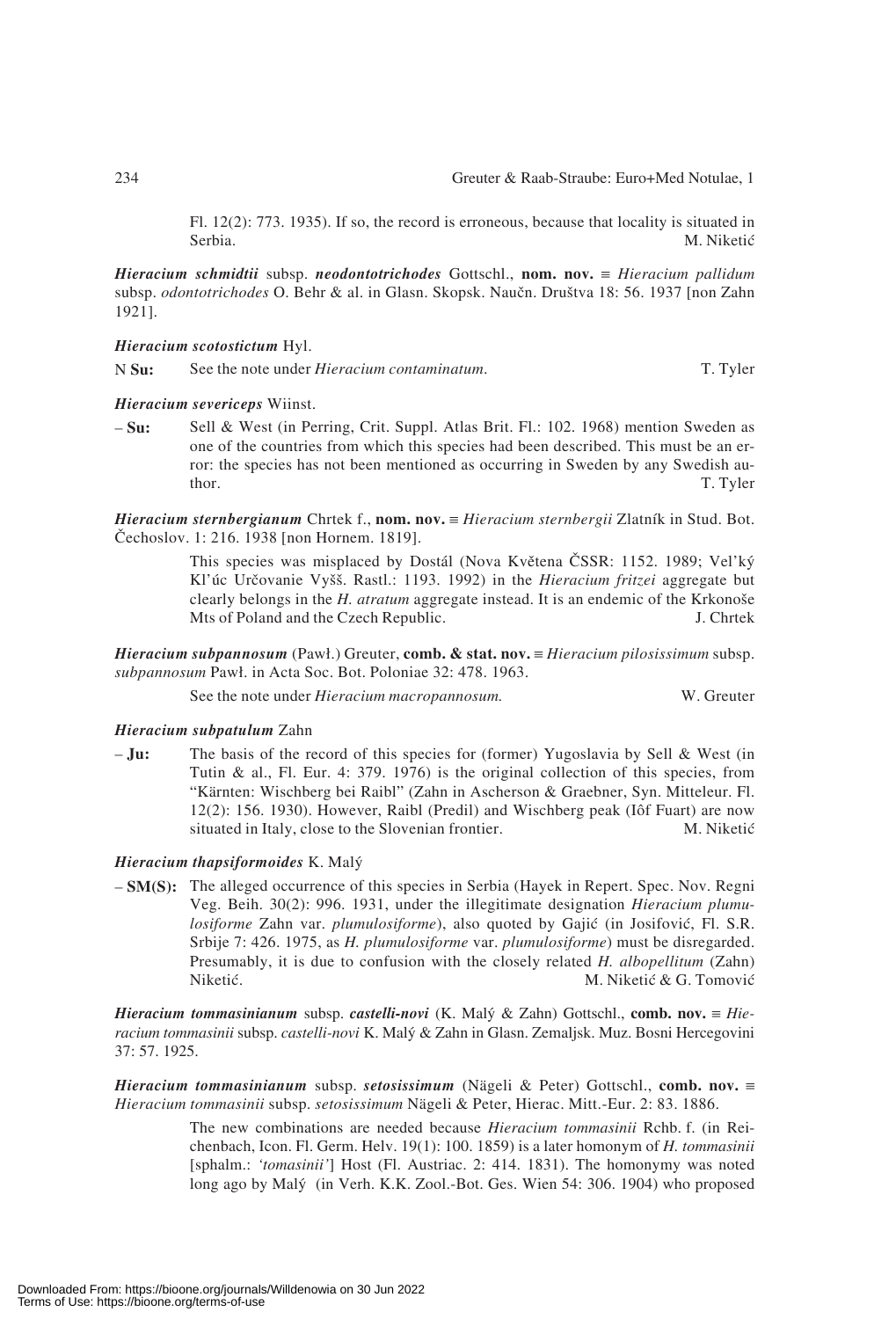*H. tommasinianum* K. Maly as a replacement name, which was unfortunately ignored by subsequent authors, including Maly himself. G. Gottschlich

#### *Hieracium torticeps* (Dahlst.) Dahlst.

+ **Su:** Was considered a grass-seed alien by Hylander (in Symb. Bot. Upsal. 7(1): 159-162. 1943). However, in this one case I doubt Hylander's assessment. A taxon very similar to the type of *Hieracium torticeps* is indeed found as introduced in Scandinavian parks, but there is also a considerable number of gatherings, all from a restricted region in S Sweden, that are hardly associated with parks, one (not seen by Hylander) collected in 1877 – when the first record of a Swedish "park *Hieracium*" dates from 1889. T. Tyler

*Hieracium wiesbaurianum* subsp. *semiwiesbaurianum* Gottschl., **subsp. nov.** – Latin description by Zahn (in Engler, Pflanzenr. 75: 262. 1921), under *Hieracium wiesbaurianum* subsp. *subwiesbaurianum*. – Holotype: [Austria], "Niederösterreich, zwischen Weinbergen bei Gumpoldskirchen", *Korb* (W 1956-1979, det. K. H. Zahn).

+ **Au(A):** When originally published by Zahn (l.c.), the name *Hieracium wiesbaurianum* subsp. *subwiesbaurianum* was illegitimate due to the inclusion, as a synonym, of *H. caesium* subsp. *suntaliense* Holle (Beob. Weserkette Hierac.: 7. 1892), a taxon recently transferred to a different species and renamed *H. glaucinum* subsp. *suntaliense* (Holle) Gottschl. (in Braunschweig. Naturk. Schr. 5: 813. 1999). The remaining material included by Zahn in *H. wiesbaurianum* subsp. *subwiesbaurianum* may well belong to more than one taxon. Plants from Thuringia have indeed been segregated as *H. euwiesbaurianiforme* (Schack & Zahn) Jochen Müll. (in Haussknechtia 10: 136. 2004). For the time being the new subspecies, as here defined, is therefore only known with certainty from Austria. G. Gottschlich

*Klasea caucasica* (Boiss.) Greuter, **comb. nov.** ≡ *Serratula caucasica* Boiss., Fl. Orient. 3: 590. 1875.

*Klasea integrifolia* (Vahl) Greuter, **comb. nov.** ≡ *Cynara integrifolia* Vahl, Symb. Bot. 1: 68. 1790 [= *Serratula monardii* Dufour in Ann. Sci. Nat. (Paris) 23: 155. 1831 ≡ *Klasea monardii* (Dufour) Holub in Folia Geobot. Phytotax. 18: 204. 1983].

*Klasea integrifolia* subsp. *algarbiensis* (Cantó) Greuter, **comb. nov.** ≡ *Serratula monardii* var*. algarbiensis* Cantó in Lazaroa 6: 60. 1984.

> The identity of *Cynara integrifolia* Vahl has long remained obscure. Willkomm (in Willkomm & Lange, Prodr. Fl. Hispan. 2: 181. 1865) treats it as a doubtful species of which he has seen no material, submitting that it might rather belong to *Carduncellus*. Smythies (in Englera 3: 155. 1984) lists it in brackets without accepting it. Other authors ignore it completely. There is, however, a good original specimen in the Vahl herbarium (C), available in the IDC microfiche edition (card No. 17: B.6-7), which is presumably the holotype (or if a lectotype, then so designated here). It was annotated by Vahl himself, on the back of the sheet, with the species name and specimen origin: "habit. in Montib. versus Toledo, Barnades". Wiklund must have seen it when preparing her *Cynara* monograph, as (in Bot. J. Linn. Soc. 109: 121. 1992) she tentatively equates *Cynara integrifolia* with *Serratula pauana* Iljin. In this she was correct, except for the fact that the latter is a plain synonym of *S. monardii* Dufour (*Klasea monardii* (Dufour) Holub in our classification). The Barnadès specimen is a perfect match of the figure of *Serratula monardii* f. *monardii* in Cantò's revision of Iberian *Serratula* (in Lazaroa 6: 55. 1985), and according to her maps and specimen list that taxon has been collected repeatedly in the Toledo Province.

W. Greuter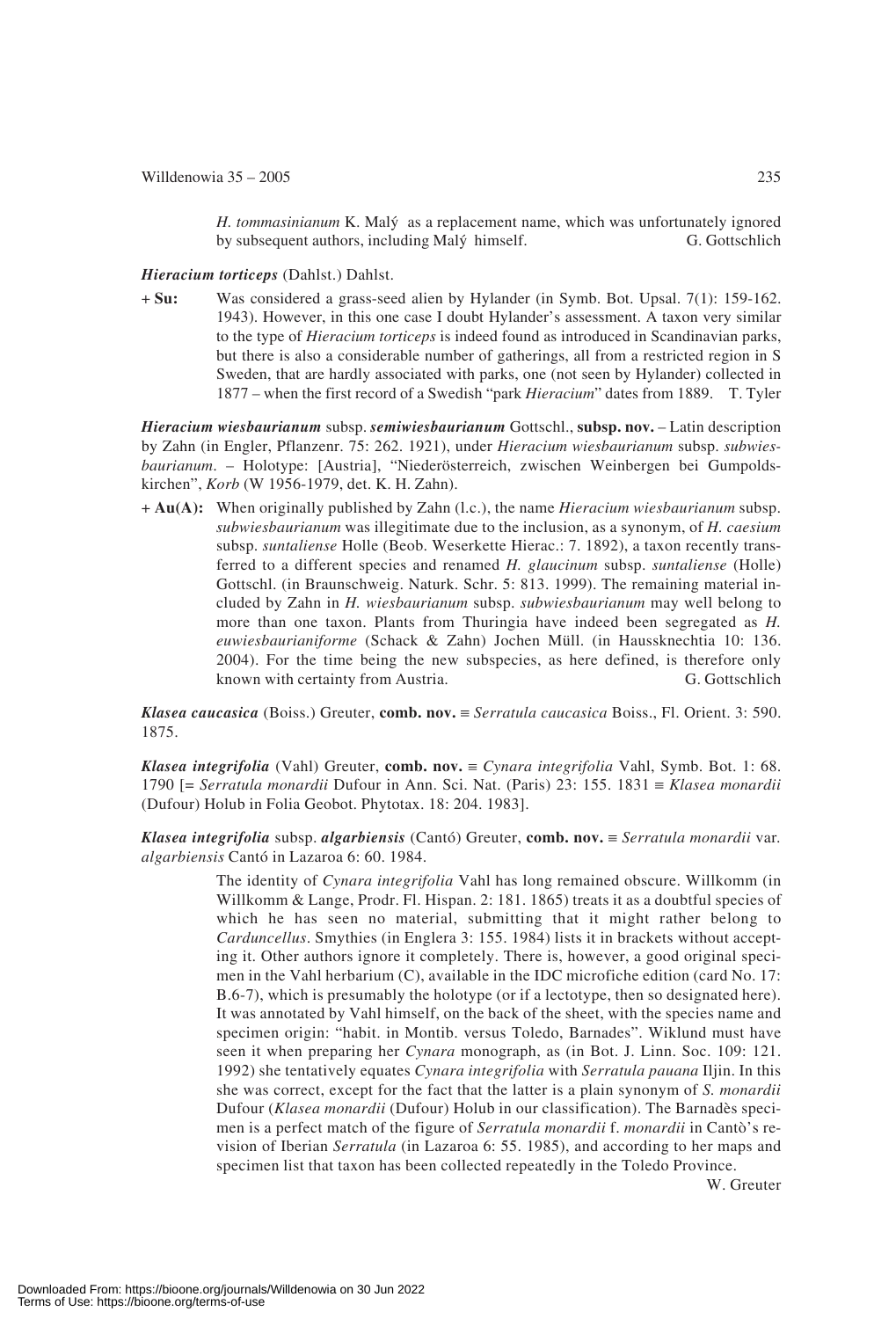*Klasea radiata* subsp*. biebersteiniana* (Grossh.) Greuter, **comb. nov.** ≡ *Serratula radiata* subsp*. biebersteiniana* Grossh., Fl. Kavk. 4: 194. 1934 ≡ *Serratula biebersteiniana* (Grossh.) Takht. in Tahtadžjan & Fedorov, Fl. Erevana [ed. prior]: 323. 1945.

#### *Onopordum canum* Eig

- D **Tu(A):** C6 Urfa: c. 10 km N of Birecik [37°07'N, 37°58'E], Wadi, Strassenrand, 380 m, 25.5.1983, *Sorger 83-6-2* (W).
- D **Jo:** Transjordania, Desertum Syriacum, inter Amman et Rutba [Ar Rutbah], Amman [ca. 32°28'N, 38°39'E], in saxosis calc., 27.5.1957, *Rechinger 12989* (G, W).

The main distribution area of this species lies in the grain-producing lands of N Iraq and W Iran. A few occurrences in the desert region of W Iraq have been recorded, all situated along the main desert road linking Baghdad to Amman (e.g., *Rechinger 9941, 12609, 12845,* of May and June 1957). The exact collecting locality of *Rechinger 12989,* the westernmost of this series, between Amman and Rutba, is unknown but is undoubtedly situated in E Jordan. The native status of the species in Jordan is uncertain, as these roadside plants may well have been adventive rather than native, carried along with grain transports. The same is true for the so far single record of *Onopordum canum* from adjacent SE Turkey, perhaps brought in by similar traffic from Iraq. P. Hein

#### *Onopordum carduchorum* Bornm. & Beauv.

**+ Sy:** Al Hasakah, SE de Deirik [Dayrik] (Bec du Canard) [37°02'N, 42°04'E], 26.6.1956, *Pabot* (G); Al Ladhiqiyah, El-Ourdou (65 km S of Antioch), 400-600 m [35°38'N, 36°13'E], 26.6.1932, *Delbès* (HUJ); Idlib, Dj. Arbain, env. of Eriha [Ariha; 35°49'N, 36°38'E], field borders and rocks in a cut Quercetum, 27.6.1932, *Eig & Zohary* (HUJ). This species has a coherent native distribution in Iraq, Iran, Syria and SE Turkey, following the wide arc of the Golden Crescent along the central and E Toros and the Zagros range in Turkey and Iran. In Syria it had been mistaken for *Onopordum illyricum* L. or *O. illyricum* subsp. *cardunculus* (Boiss.) Arènes (Eig in Palestine J. Bot., Jerusalem Ser. 2: 186. 1942; Post, Fl. Syria, ed. 2, 2: 95. 1933). There are many records from mountainous Mediterranean NW Syria, e.g. from the provinces Al Hasakah, Al Ladhiqiyah and Idlib. P. Hein

#### *Onopordum espinae* Bonnet

D **Ag:** Dép. Constantine, Lambisse [Tazoult Lambèze; 35°29'N, 06°16'E], 8.1912, *Clavé* (P). The species is not uncommon in Libya and the northern half of Tunisia, but was found only once in the neighbouring eastern part of Algeria. This may just have been a casual occurrence, but it may also represent a western outlyer of the native area.

P. Hein

#### *Onopordum illyricum* L. subsp. *illyricum*

A **Rm:** Prov. B[acau]: Talfa [Talpa: 44°17'N, 25°18'E], 7.1877, *Cluna* [?] (PRC).

This is the single known specimen from Romania. It merely documents a former casual occurrence, far outside the species' normal range. Its nearest native occurrences are in the coastal and lowland regions of the S and W Balkan peninsula, where it is not uncommon. P. Hein

#### *Onopordum syriacum* Holmboe

## D **Le:** Rachaya [Ráshayyá: 33°30'N, 35°50'E] , 1300 m, 18.7.1926, *Berton 236* (P).

*Onopordum syriacum* inhabits a small area in W Syria. There is a single specimen from outside that area, in N Lebanon. The status of the Lebanese plant (whether native or alien) remains unclear. P. Hein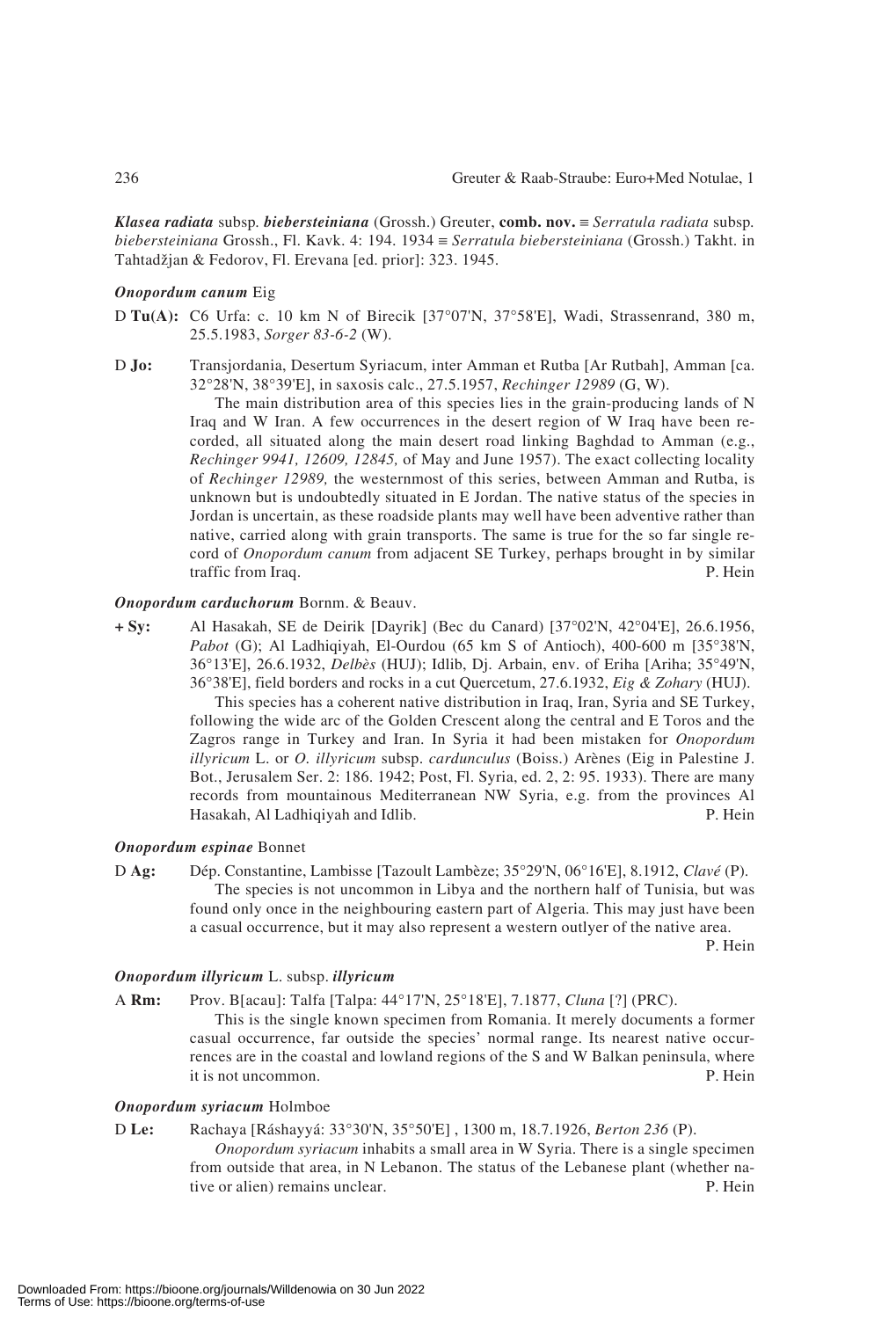*Pojarkovia pojarkovae* (Schischk.) Greuter, **comb. nov.** ≡ *Senecio stenocephalus* Boiss., Fl. Orient. 3: 408. 1875 [non Maxim. 1871] ≡ *Senecio pojarkovae* Schischk. in Bot. Mater. Gerb. Bot. Inst. Komarova Akad. Nauk SSSR 15: 409. 1953 ≡ *Pojarkovia stenocephala* Askerova in Novosti Sist. Vyss. Rast. 21: 186. 1984, nom. illeg.

*Psephellus bagadensis* (Woronow.) Greuter, **comb. nov.** ≡ *Centaurea bagadensis* Woronow in Trudy Imp. S.-Peterburgsk. Obšč. Estestvoisp., Vyp. 3, Otd. Bot. 34: 31. 1905.

*Psephellus caucasicus* (Sosn.) Greuter, **comb. nov.** ≡ *Aetheopappus caucasicus* Sosn. in Zametki Sist. Geogr. Rast. 17: 14. 1953.

*Psephellus czirkejensis* (Husseinov) Greuter, **comb. nov.** ≡ *Centaurea czirkejensis* Husseinov in Bot. Zurn. 75: 430. 1990 [= *Phaeopappus daghestanicus* Lipsky in Trudy Tiflissk. Bot. Sada 6: 62. 1902 ≡ *Sosnovskya daghestanica* (Lipsky) Czerep. in Bot. Mater. Gerb. Bot. Inst. Komarova Akad. Nauk SSSR 20: 482. 1960 ≡ *Centaurea daghestanica* (Lipsky) Czerep. in Komarov, Fl. SSSR 28: 479. 1963 (non *Psephellus daghestanicus* Sosn. 1934)].

*Psephellus holophyllus* (Sosn.) Greuter, **comb. nov.** ≡ *Centaurea holophylla* Sosn. in Komarov, Fl. SSSR 28: 610. 1963.

*Psephellus kolakovskii* (Sosn.) Greuter, **comb. nov.** ≡ *Centaurea kolakovskii* Sosn. in Komarov, Fl. SSSR 28: 611. 1963.

*Psephellus ruprechtii* (Boiss.) Greuter, **comb. nov.** ≡ *Phaeopappus ruprechtii* Boiss., Fl. Orient. 3: 601. 1875 ≡ *Sosnovskya ruprechtii* (Boiss.) Takht. in Sovetsk. Bot. 5: 99. 1936 ≡ *Centaurea ruprechtii* (Boiss.) Wagenitz in Bot. Jahrb. Syst. 82: 194. 1963.

*Rhaponticoides razdorskyi* (Sosn.) M. V. Agab. & Greuter, **comb. nov.** ≡ *Centaurea razdorskyi* Sosn. in Komarov, Fl. SSSR 28: 607. 1963.

*Rhaponticum scariosum* subsp. *rhaponticum* (L.) Greuter, **comb. nov.** ≡ *Centaurea rhapontica* L., Sp. Pl.: 915. 1753 ≡ *Leuzea rhapontica* (L.) Holub in Folia Geobot. Phytotax. 8: 392. 1973 ≡ *Stemmacantha rhapontica* (L.) Dittrich in Candollea 39: 49. 1984.

> Dittrich (in Candollea 39: 49. 1984) recognises two subspecies in the species he names *Stemmacantha rhapontica* (L.) Dittrich (taken in the strict sense, i.e. excluding *Rhaponticum heleniifolium* Godr. & Gren.): subsp. *rhapontica,* growing in S and E Switzerland, N Italy and "N Yugoslavia" [Slovenia] (Dittrich l.c.: 47) on limestone (Dittrich in Candollea 45: 491. 1990); and subsp. *lamarckii* Dittrich, a more westerly taxon growing on siliceous substrate in the Alps of France, SW Switzerland and NW Italy (Dittrich, l.c. 1990). Whereas Dittrich's taxonomic treatment is not in doubt, his nomenclature (that I have recently and misguidedly followed: see Greuter in Willdenowia 33: 61. 2003) is unfortunately flawed.

> Dittrich originally (in 1984) published *Stemmacantha rhapontica* subsp. *lamarckii* as a substitute name for *Rhaponticum scariosum* Lam. (Fl. Franç. 2: 38. 1779). Subsequently (in 1990), considering the earlier publication of the name to be invalid, he republished it as the name of a new taxon, based on a modern type specimen (but still including Lamarck's original concept). In so doing, he assumed that Lamarck's *R. scariosum* was an avowed substitute for *Centaurea rhapontica* L. This assumption is unwarranted: Lamarck provided his own description, based on plants from the French Alps, and whereas he does cite the Linnean name in synonymy he does not "avow" that his own name is a replacement for it. The Linnean specimen designated by Dittrich (l.c. 1984) as the type of *Centaurea rhapontica* (Herb. Clifford: 421, *Centaurea* No. 9, BM; see Dittrich 1984) was not seen by Lamarck and is not even part of the original material for *Rhaponticum scariosum.* In an early publication of mine (Greuter in Candollea 23: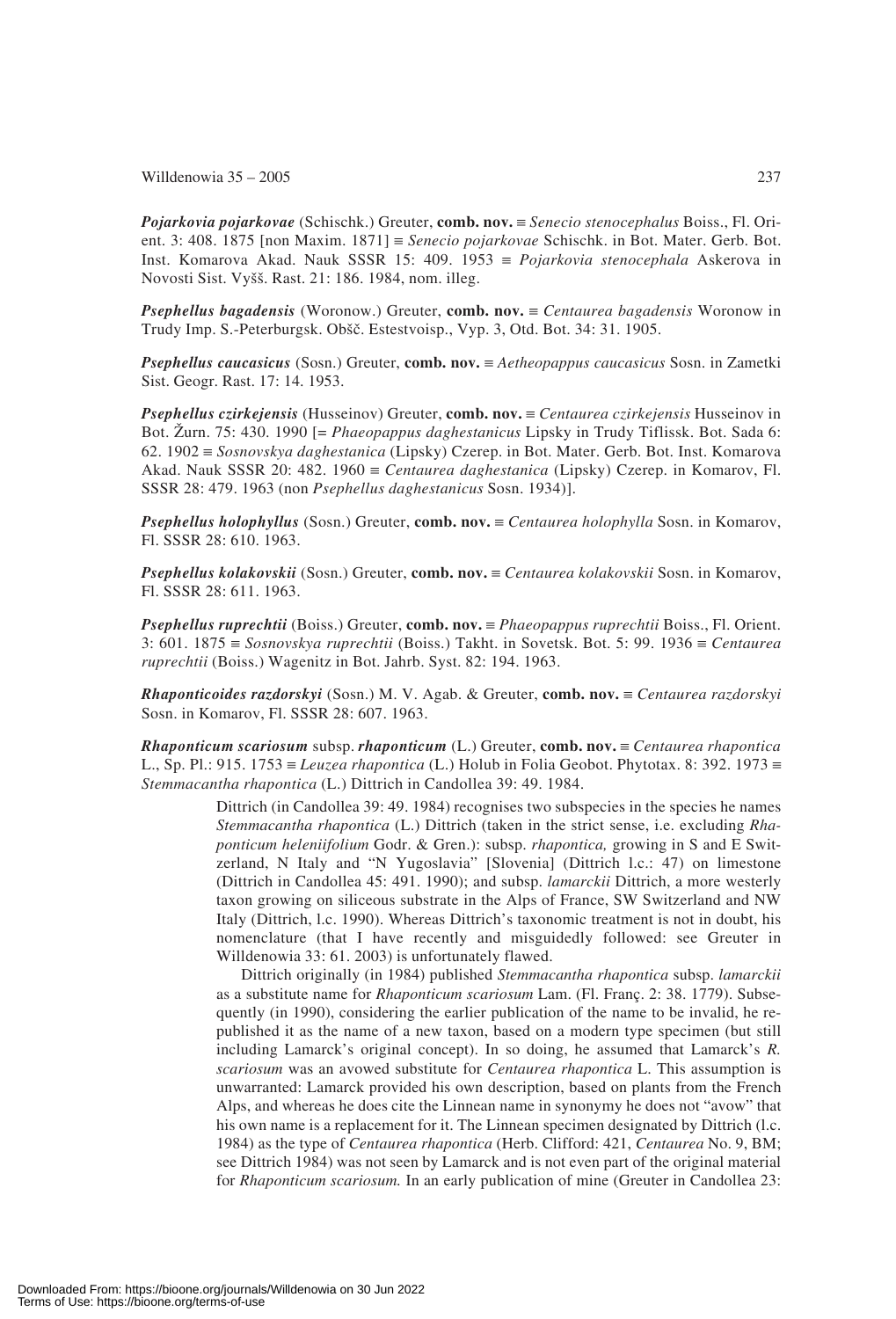263-265. 1968) I have discussed at length the exactly parallel case of *Phaca alpina* L. and *Astragalus penduliflorus* Lam., and have reached a similar conclusion.

Accepting as we must *Rhaponticum scariosum* Lam. as the legitimate name of a new species, we find that *Stemmacantha rhapontica* subsp. *lamarckii* Dittrich 1984 is a validly published substitute name for it. It is, however, illegitimate because of the existence of the priorable autonym *Rhaponticum scariosum* subsp. *scariosum,* created by Nyman (Consp. Fl. Eur.: 416. 1879), the epithet of which should have been used in preference to *lamarckii*. Under the redeemed generic name *Rhaponticum* (see Greuter & al. in Taxon 54: 155, 159. 2005), where the correct species name is *R. scariosum,* subsp. *lamarckii* is a homotypic synonym of subsp. *scariosum,* whereas Dittrich's other subspecies, *Stemmacantha rhapontica* subsp. *rhapontica,* must conserve its epithet. Its priority at subspecies rank dates from the establishment of the autonym *Centaurea rhapontica* subsp. *rhapontica* in Arcangeli (Comp. Fl. Ital.: 387. 1882).

My last remark concerns the epithet *rhapontica.* Linnaeus wrote it with a capital initial letter, and later Hill (Veg. Syst. 4: 47. 1762) used feminine *Rhapontica* as a generic name. One might therefore be tempted to regard *rhapontica* as a noun in apposition and, worse, opt for creating the para-tautonym *"Rhaponticum rhapontica".* In fact, however, up to Linneaus's time the name was neuter *Rhaponticum,* used substantivally for a genus of plants. Linnaeus, while acknowledging its generic origin by capitalising the epithet, transformed it into an adjective to make it agree with *Centaurea* (feminine) in gender. Under neuter *Rhaponticum* the epithet must therefore become *rhaponticum.* As such it cannot be used at species level because of the tautonymy rule, but is available in infraspecific ranks. W. Greuter

#### *Senecio cineraria* DC. subsp. *cineraria*

N **Bl(I), Bl(M), Bl(N):** Duvigneaud (in Soc. Échange Pl. Vasc. Eur. Occid. Médit. 17, suppl.: 10. 1979) lists this taxon as a native of Mallorca only, whereas Bolòs & Vigo (Fl. Països Catal. 3: 847. 1996) mention it as cultivated on Mallorca and Menorca. While indeed it is not native on the Balearic Islands, it is cultivated as an ornamental and naturalised on maritime rocks on Mallorca, Menorca and Ibiza. L. Sáez

*Senecio leucanthemifolius* subsp. *caucasicus* (DC.) Greuter, **comb. nov.** ≡ *Senecio vernalis* var. *caucasicus* DC., Prodr. 6: 345. 1838 ≡ *Senecio candolleanus* Sosn. in Zurn. Russk. Bot. Obsc. 14: 86. 1929 [non Hook. & Arn. 1841] ≡ *Senecio sosnovskyi* Sofieva in Izv. Akad. Nauk Azerbaidzansk. SSR 1957(1): 89. 1957.

*Senecio squalidus* subsp. *rupestris* (Waldst. & Kit.) Greuter, **comb. nov.** ≡ *Senecio rupestris* Waldst. & Kit., Descr. Icon. Pl. Hung. 2: 136. 1803 ≡ *Senecio nebrodensis* subsp. *rupestris* (Waldst. & Kit.) Hayek in Repert. Spec. Nov. Regni Veg. Beih. 30(2): 682. 1931.

> Abbott & al. (in Watsonia 23: 123-138. 2000; 24: 17-29. 2002) have recently demonstrated the hybrid origin of the plant naturalised on the British Isles that had been described as *Senecio squalidus* by Linnaeus, its probable identity with a similar hybrid from Siciliy that had been described as *Jacobaea incisa* C. Presl, and its distinctness from *S. rupestris* that had been synonymised with it by many recent authors. While agreeing with their conclusions I prefer, for practical reasons, to treat the taxa concerned (including but not limited to the following one) as subspecies of a single species. W. Greuter

*Senecio squalidus* subsp. *sardous* (Fiori) Greuter, **comb. & stat. nov.** ≡ *Senecio nebrodensis* var. *sardous* Fiori in Fiori & Paoletti, Fl. Italia 3: 212. 1903.

*Solidago virgaurea* subsp. *armena* (Grossh.) Greuter, **comb. & stat. nov.** ≡ *Solidago armena* Grossh., Fl. Kavk. 4: 91. 1934.